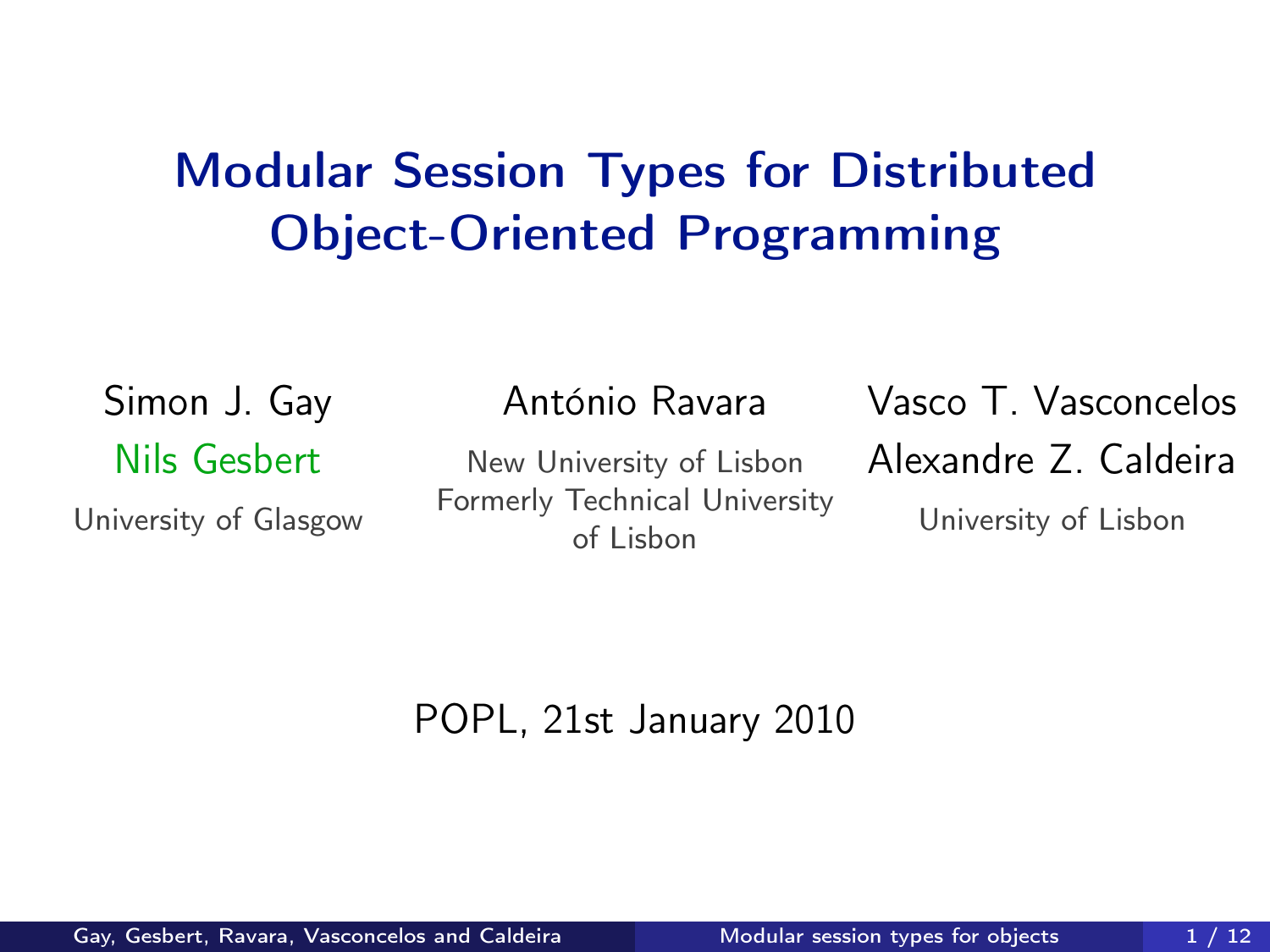```
enum ErrorStatus { OK, ERR }
```

```
interface MailReader {
  ErrorStatus login (String user, String pass);
  int getNumberOfMessages();
  ErrorStatus fetchAndDelete (int index);
  String getMessageContent();
  void logout();
```

```
}
```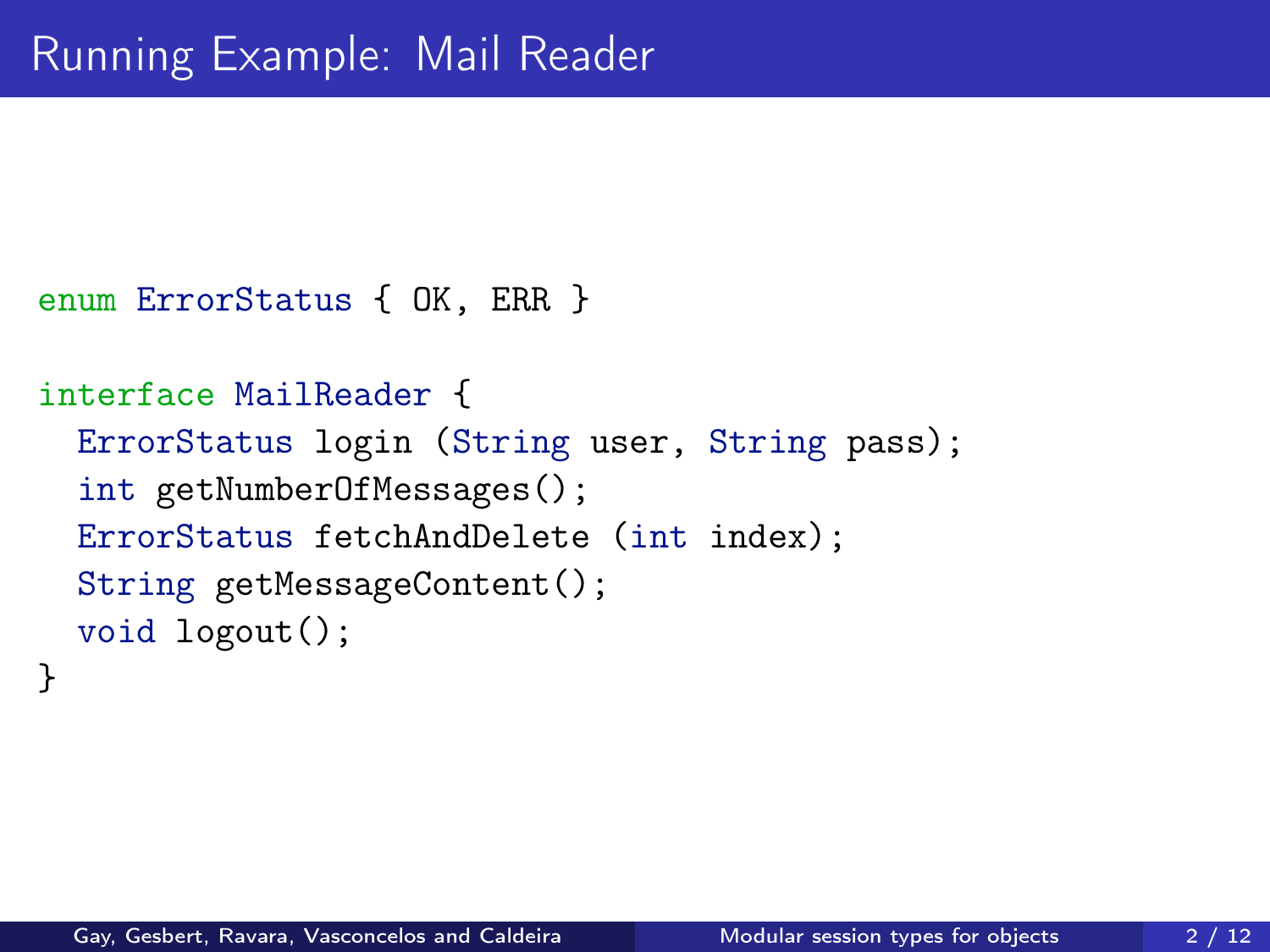- Cannot fetch messages before (successful) login or after logout
- Cannot get the content of a message before it is fetched successfully
- Should not fetch a new message before the previous one is read or saved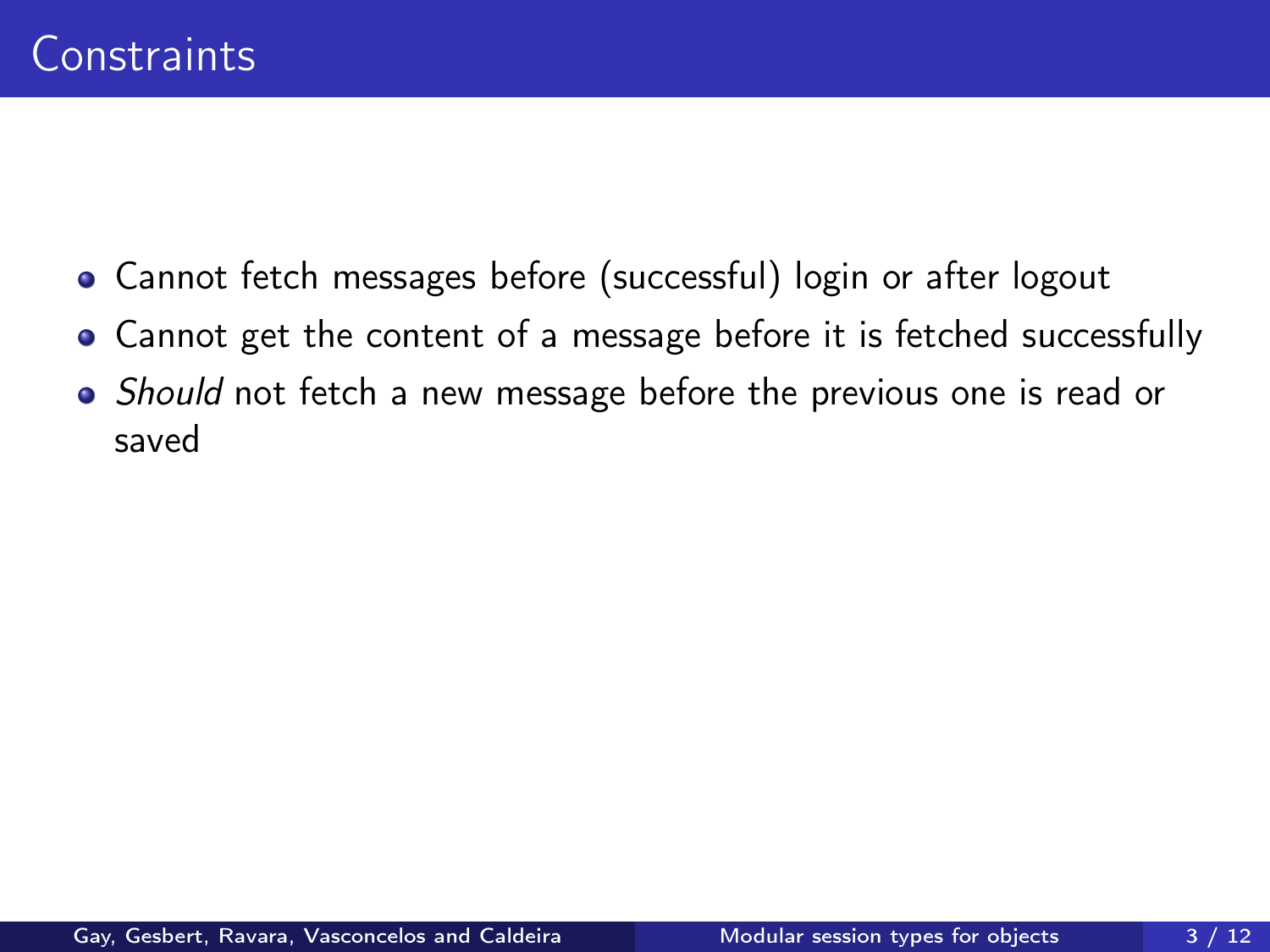- Cannot fetch messages before (successful) login or after logout
- Cannot get the content of a message before it is fetched successfully
- Should not fetch a new message before the previous one is read or saved

Not any method can be safely called at any time; the interface (set of available methods) changes depending of what is done. We propose to represent that fact at the type level.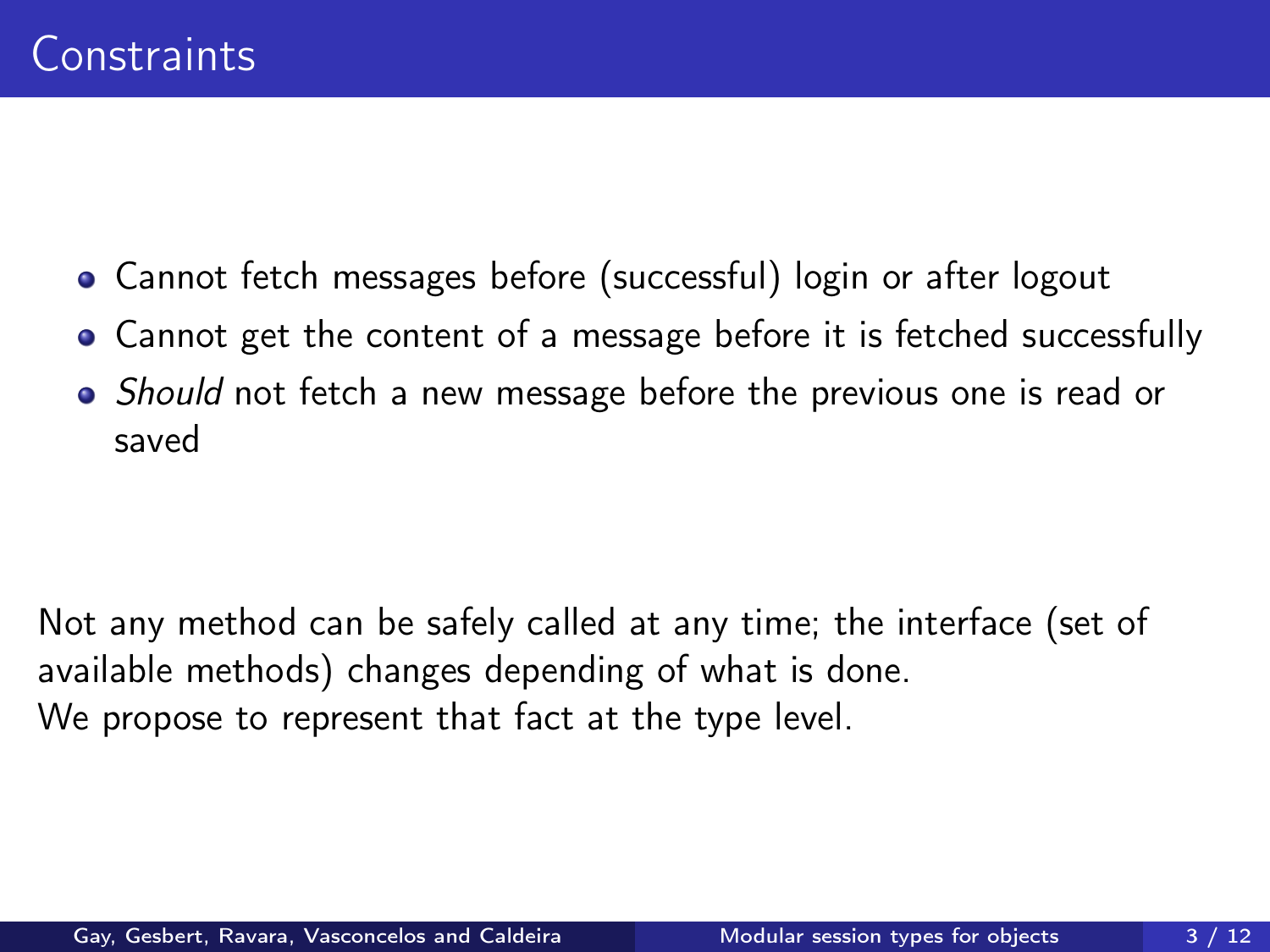### Session Types for Objects

Several methods available: external choice {fetchAndDelete: S, logout: S'}

Object branches / Client selects by calling a method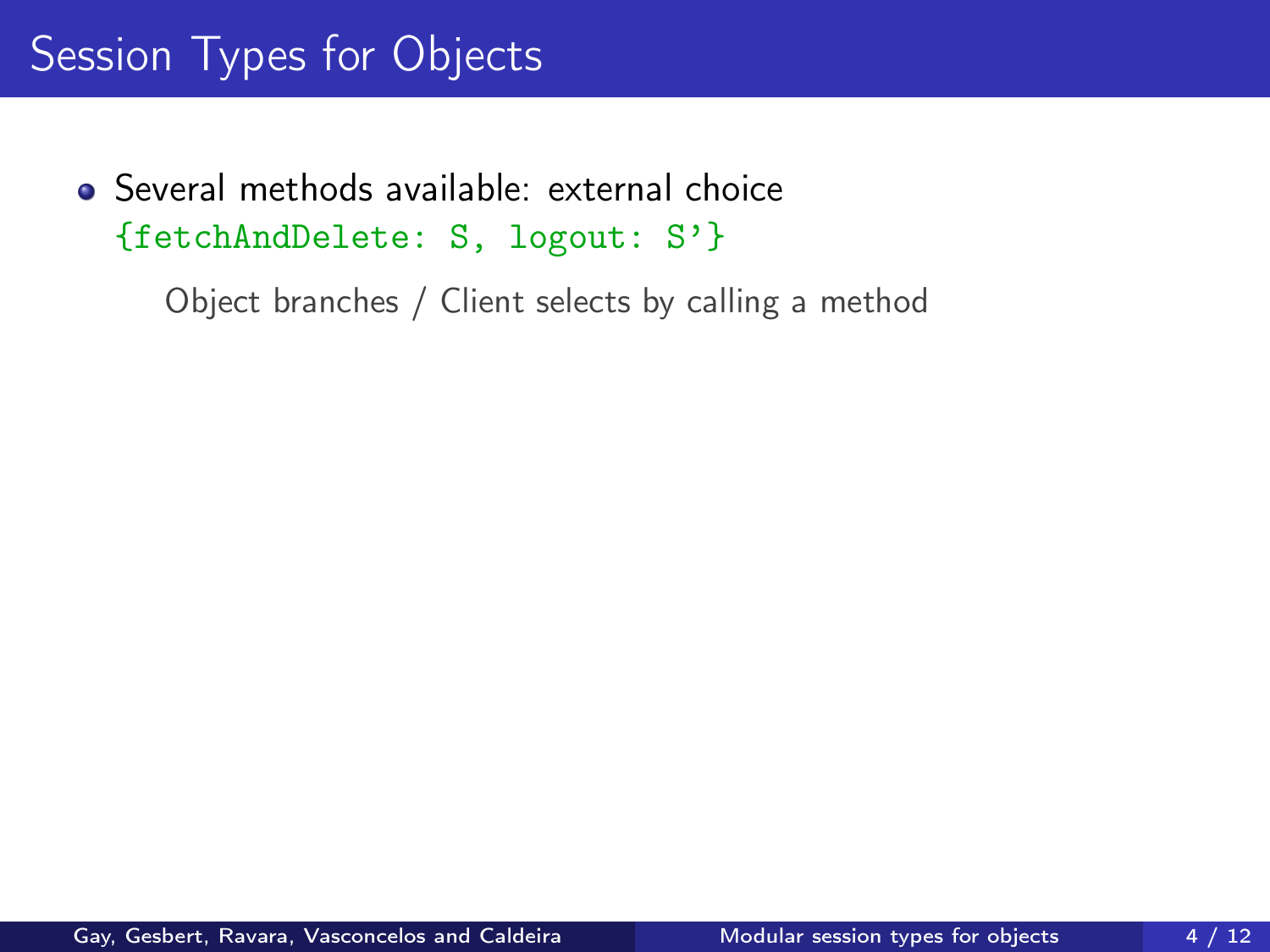#### Session Types for Objects

Several methods available: external choice {fetchAndDelete: S, logout: S'}

Object branches / Client selects by calling a method

• Dependency on a method result: internal choice  $<$ OK: S, ERR: S'>

Object selects by returning a label / Client branches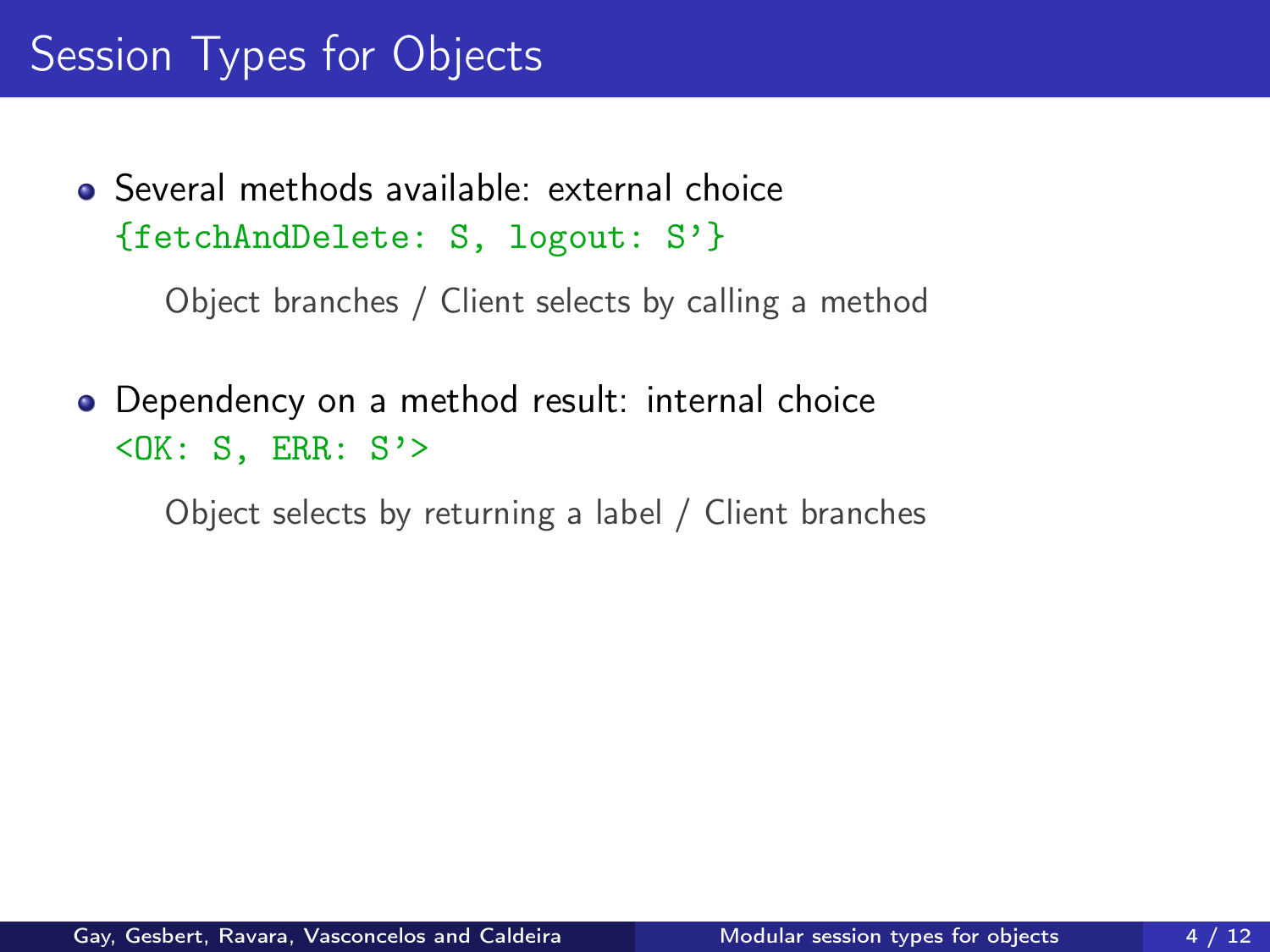#### Session Types for Objects

Several methods available: external choice {fetchAndDelete: S, logout: S'}

Object branches / Client selects by calling a method

Dependency on a method result: internal choice  $<$ OK: S, ERR: S'>

Object selects by returning a label / Client branches

Session Init =  $\{login: \triangleleft \in K: \text{NoMsg}, \text{ERR}: \text{Init}\rangle\}$ 

where NoMsg = {fetchAndDelete: <OK: MsgRead, ERR: NoMsg>, getNumberOfMessages: NoMsg, logout: {} }

and MsgRead = {getMessageContent: NoMsg, getNumberOfMessages: MsgRead, logout: {getMessageContent: {}} }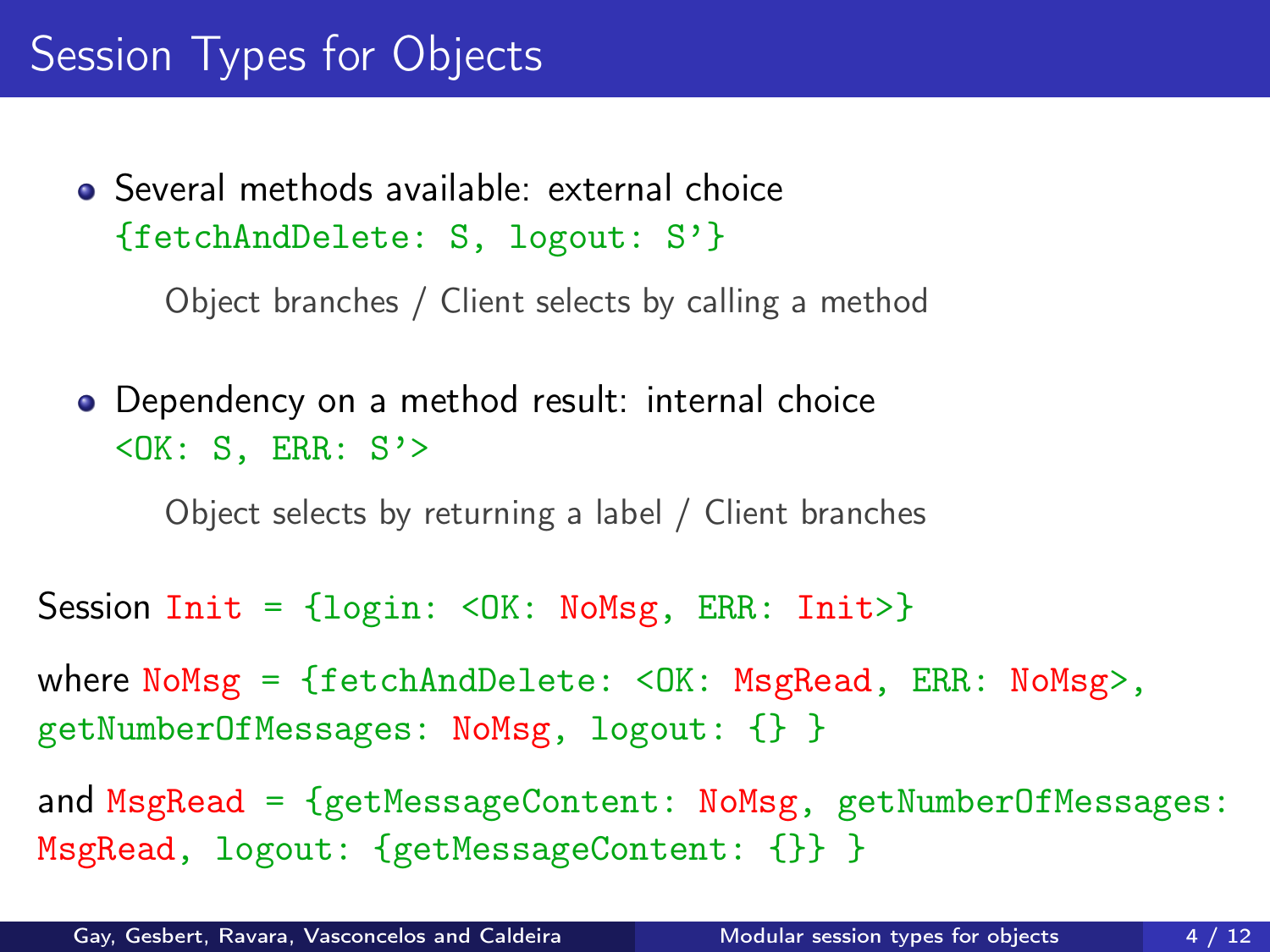- Calling a method advances the session type of the object
- **If the continuation is an internal choice, client must switch on the** result to resolve it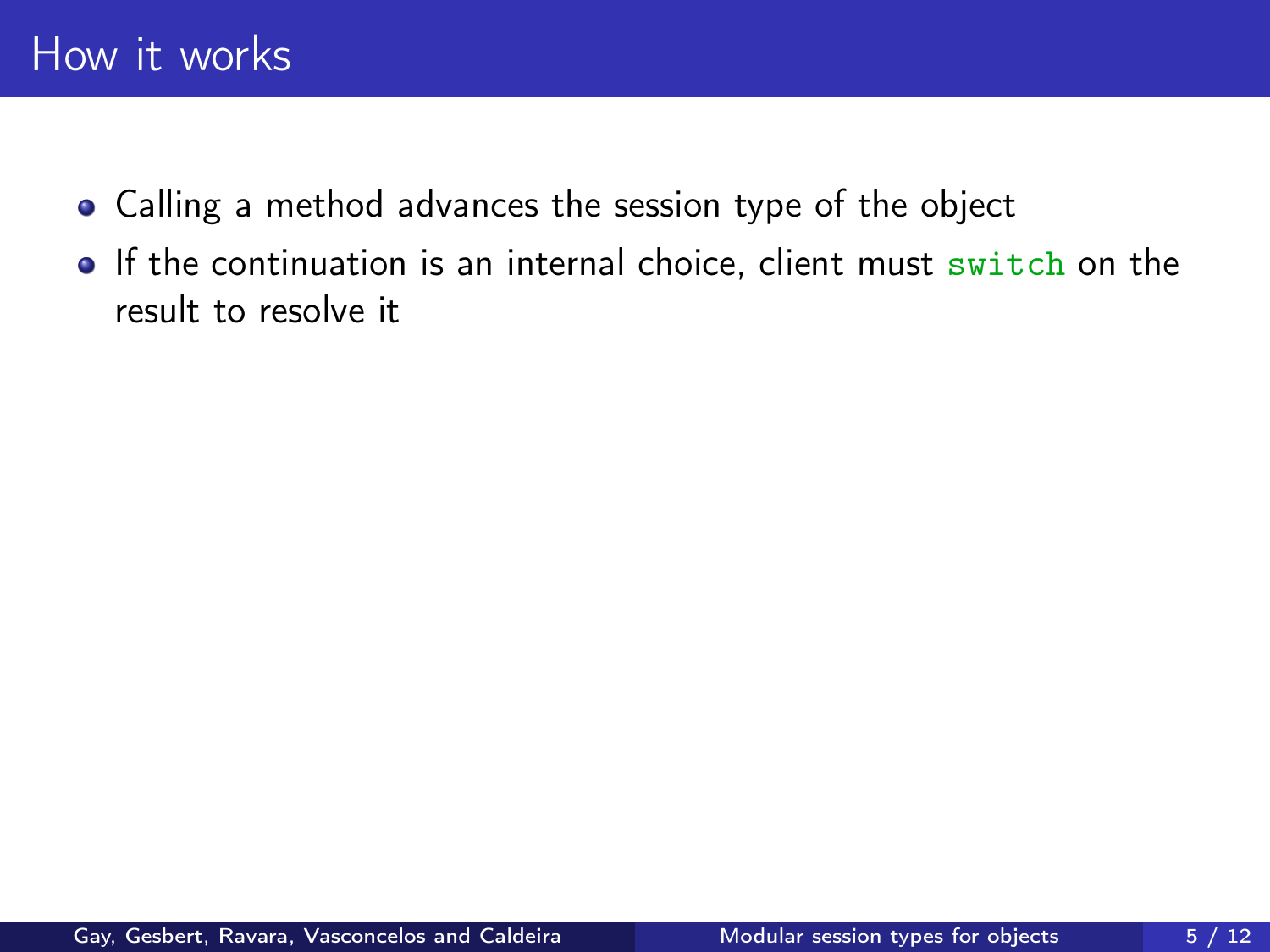- Calling a method advances the session type of the object
- **If the continuation is an internal choice, client must switch on the** result to resolve it
- Objects are linear but may be stored in fields of other objects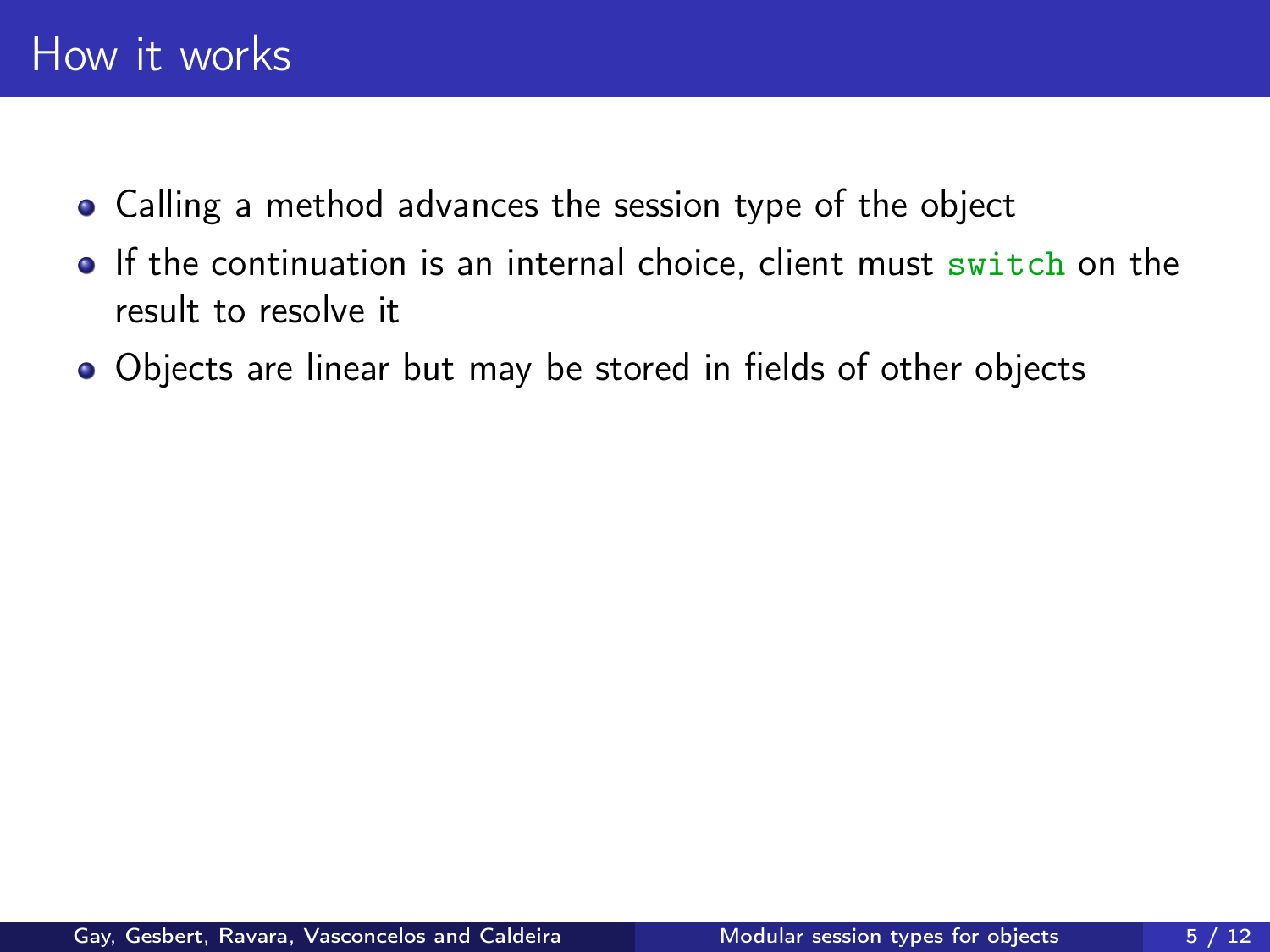- Calling a method advances the session type of the object
- If the continuation is an internal choice, client must switch on the result to resolve it
- Objects are linear but may be stored in fields of other objects
- External type of an object: session type,  $C[S]$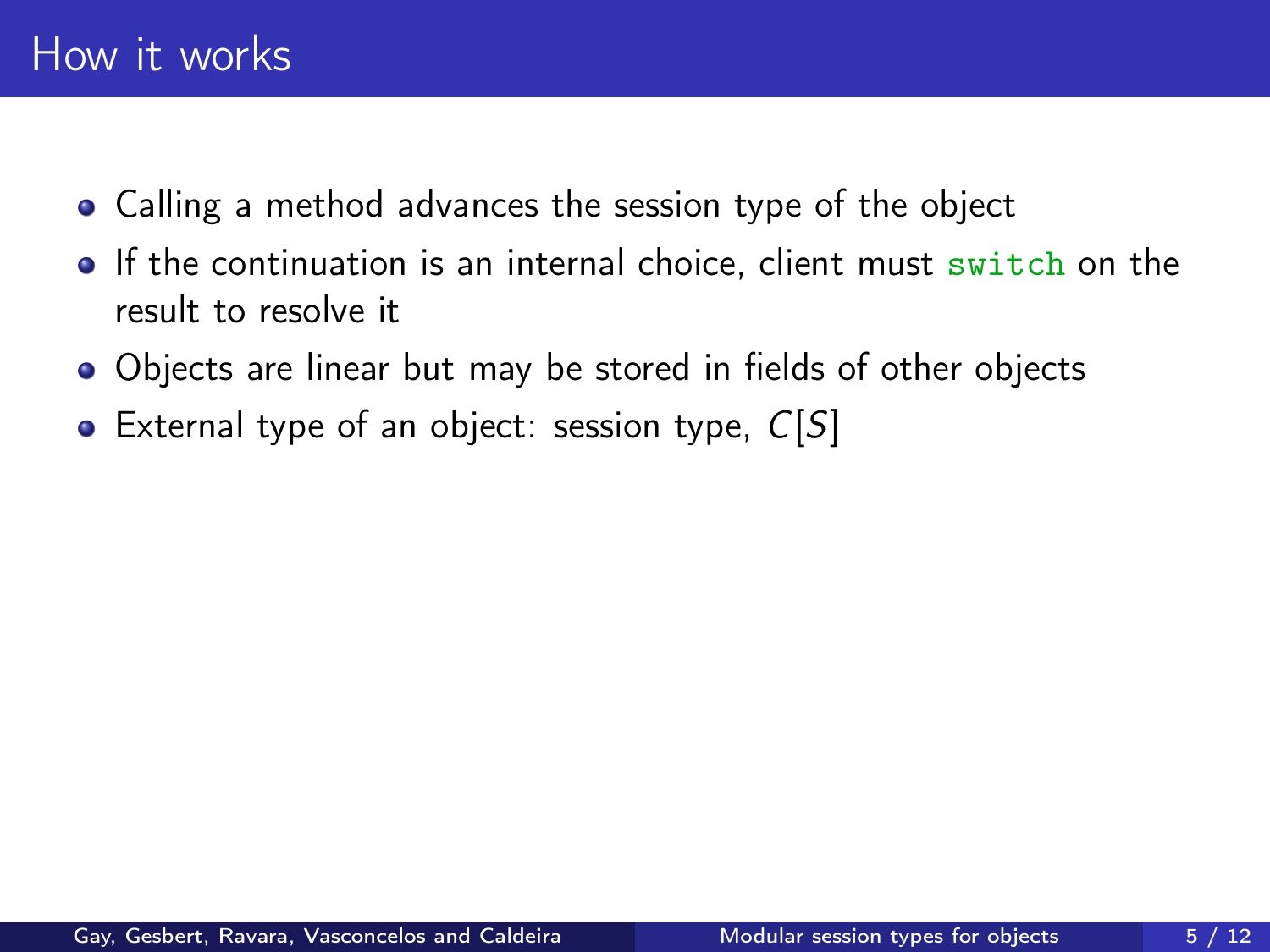- Calling a method advances the session type of the object
- If the continuation is an internal choice, client must switch on the result to resolve it
- Objects are linear but may be stored in fields of other objects
- External type of an object: session type,  $C[S]$
- Internal state of an object: type of its fields,  $C[F]$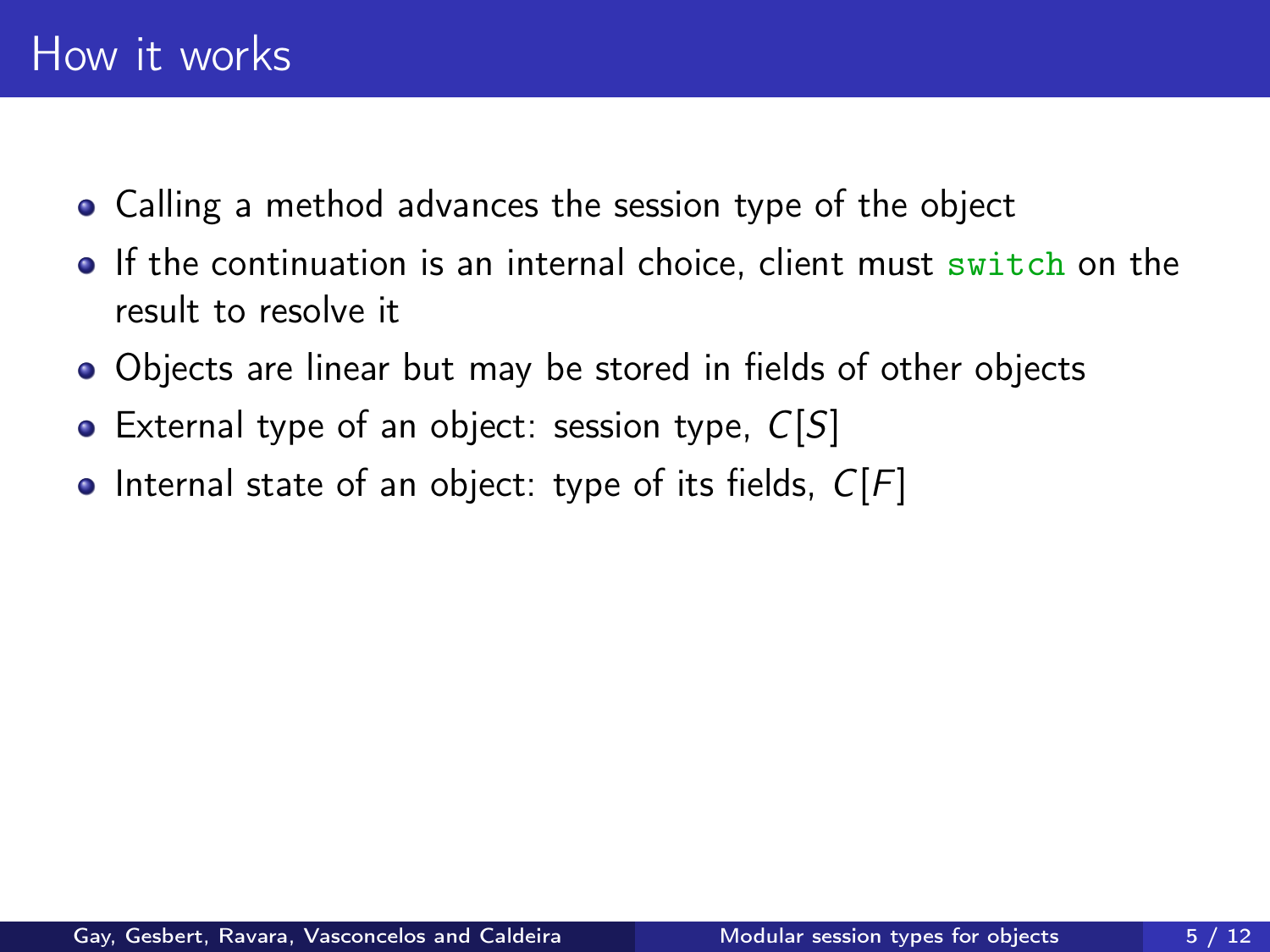- Calling a method advances the session type of the object
- $\bullet$  If the continuation is an internal choice, client must switch on the result to resolve it
- Objects are linear but may be stored in fields of other objects
- External type of an object: session type,  $C[S]$
- $\bullet$  Internal state of an object: type of its fields,  $C[F]$

Judgements:

- Expressions:  $\Gamma \rhd e : \mathcal{T} \lhd \Gamma'$
- For a method body: this :  $C[F] \rhd e : T \rhd this : C[F']$
- $\bullet$  Internal/External state compatibility:  $F \vdash C : S$ Coinductively checks method bodies in order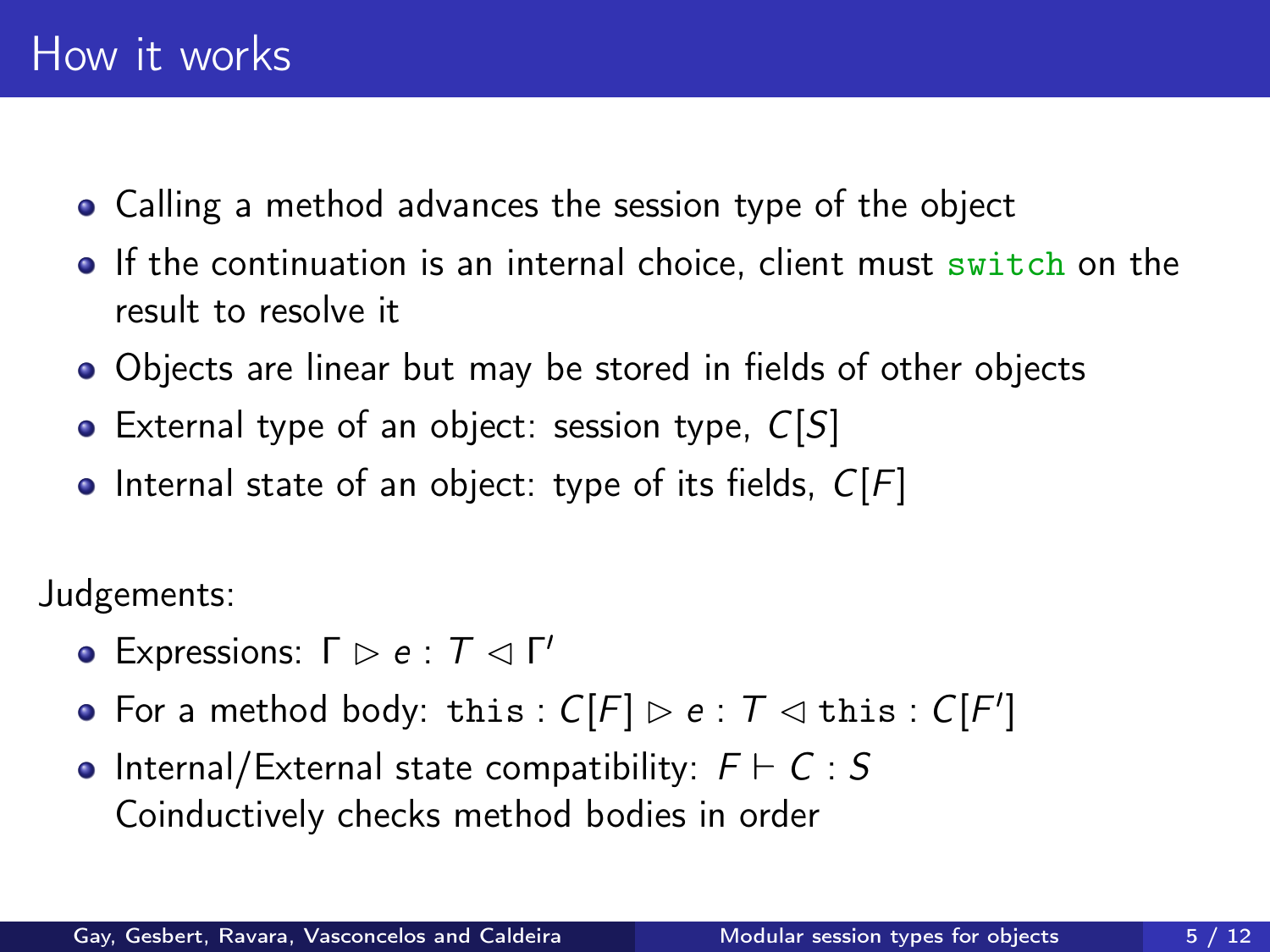- Honda et al., 1993-present
- Originally meant for typing communication channels in the  $\pi$ -calculus: describes a protocol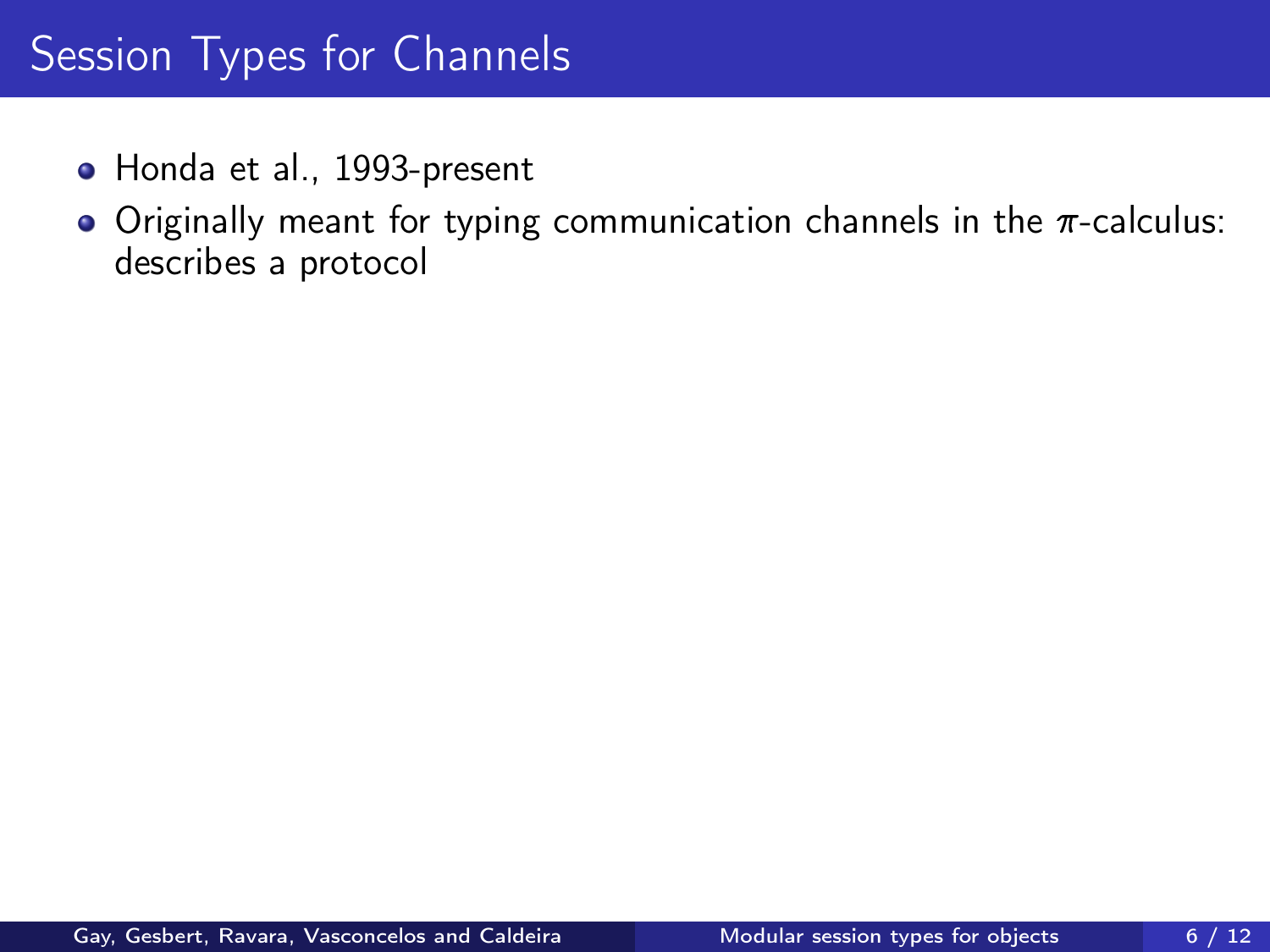- Honda et al., 1993-present
- Originally meant for typing communication channels in the  $\pi$ -calculus: describes a protocol
	- Sequence, send, receive: !String.?Bool...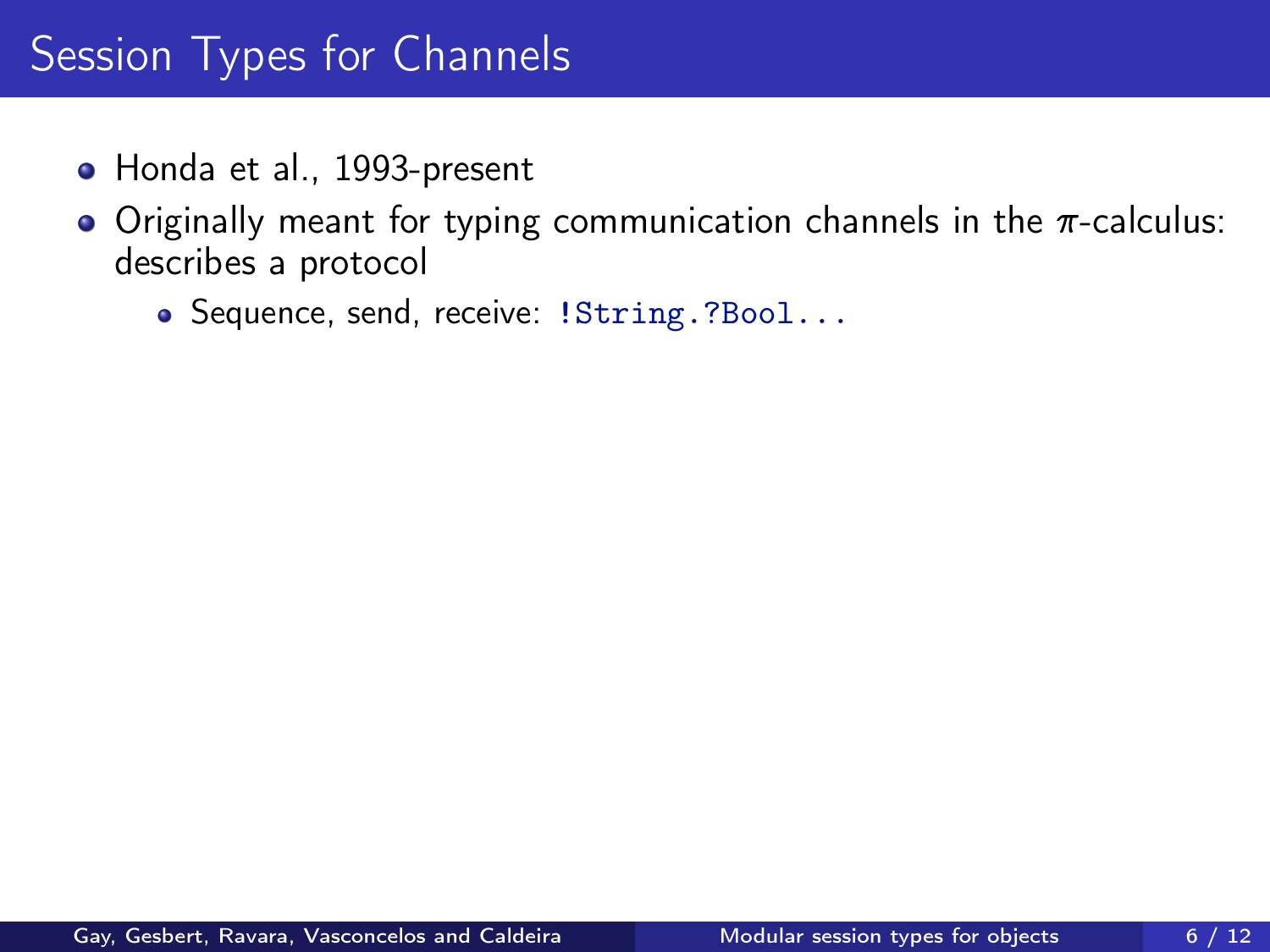- Honda et al., 1993-present
- Originally meant for typing communication channels in the  $\pi$ -calculus: describes a protocol
	- Sequence, send, receive: !String.?Bool...
	- Choice:  $\oplus$ {validate: Σ, cancel: Σ'} Allows a selection by sending one of the labels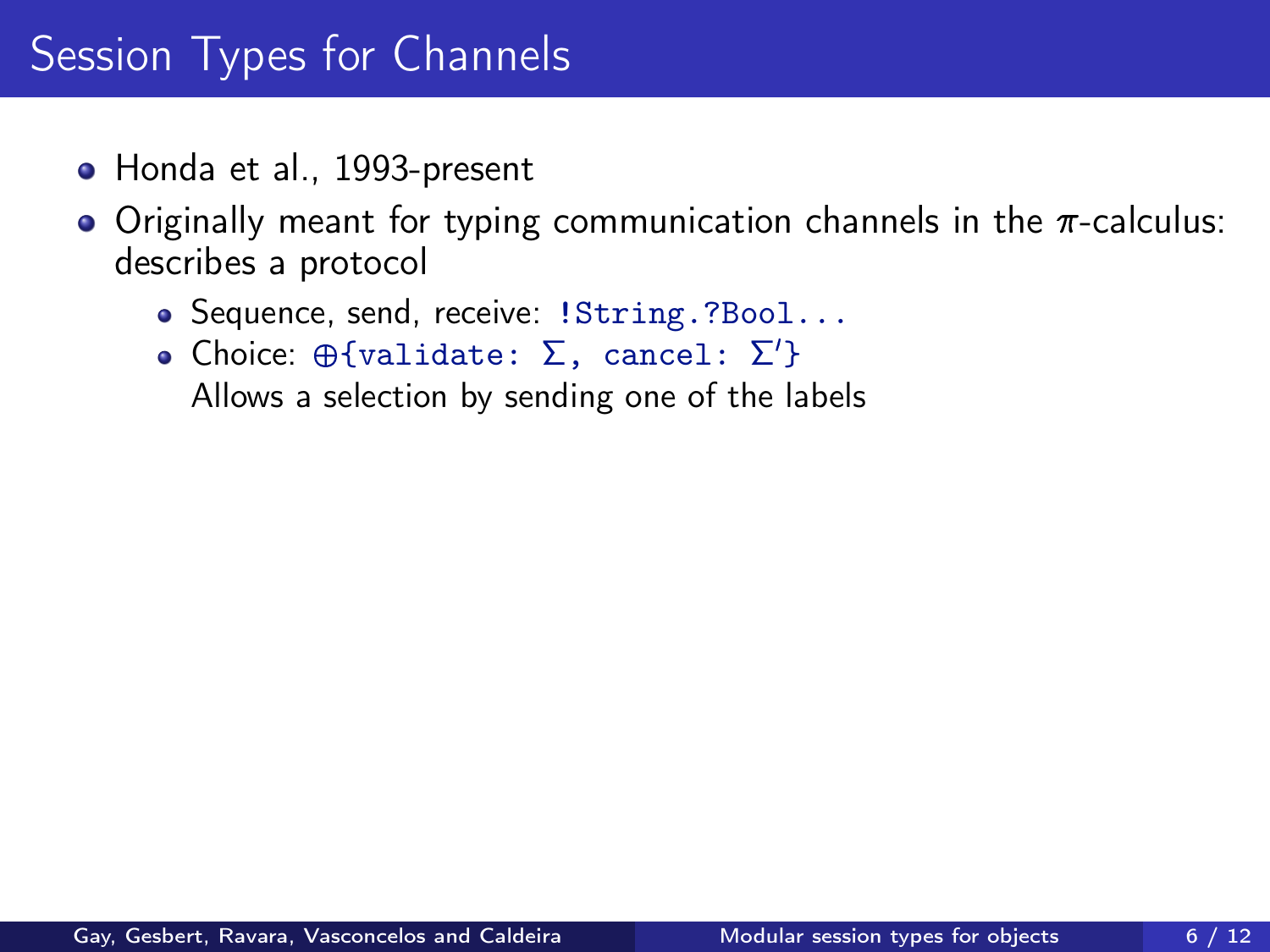- Honda et al., 1993-present
- Originally meant for typing communication channels in the  $\pi$ -calculus: describes a protocol
	- Sequence, send, receive: !String.?Bool...
	- Choice:  $\oplus$ {validate: Σ, cancel: Σ'} Allows a selection by sending one of the labels
	- Branching: & {ok: Σ, error: Σ'} May receive any of the labels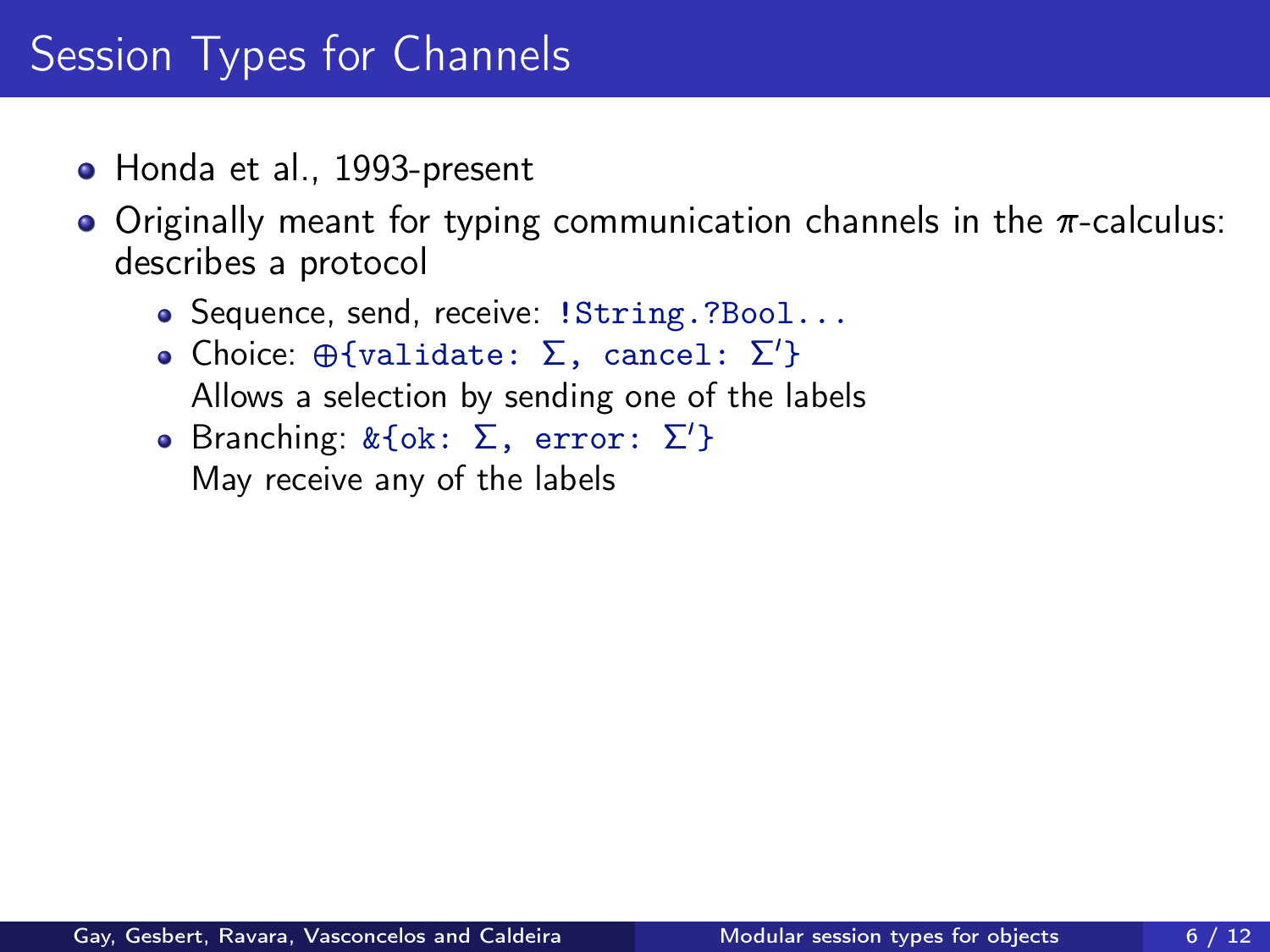- Honda et al., 1993-present
- $\bullet$  Originally meant for typing communication channels in the  $\pi$ -calculus: describes a protocol
	- Sequence, send, receive: !String.?Bool...
	- Choice:  $\oplus$ {validate: Σ, cancel: Σ'} Allows a selection by sending one of the labels
	- Branching: & {ok: Σ, error: Σ'} May receive any of the labels

Channels can be treated like objects

 $\llbracket ?T \cdot \Sigma \rrbracket = \{ \text{receive}_T : \llbracket \Sigma \rrbracket \}$  $\llbracket \cdot \rbrack T$  .  $\Sigma \rrbracket = \{\text{send}_T : \llbracket \Sigma \rrbracket \}$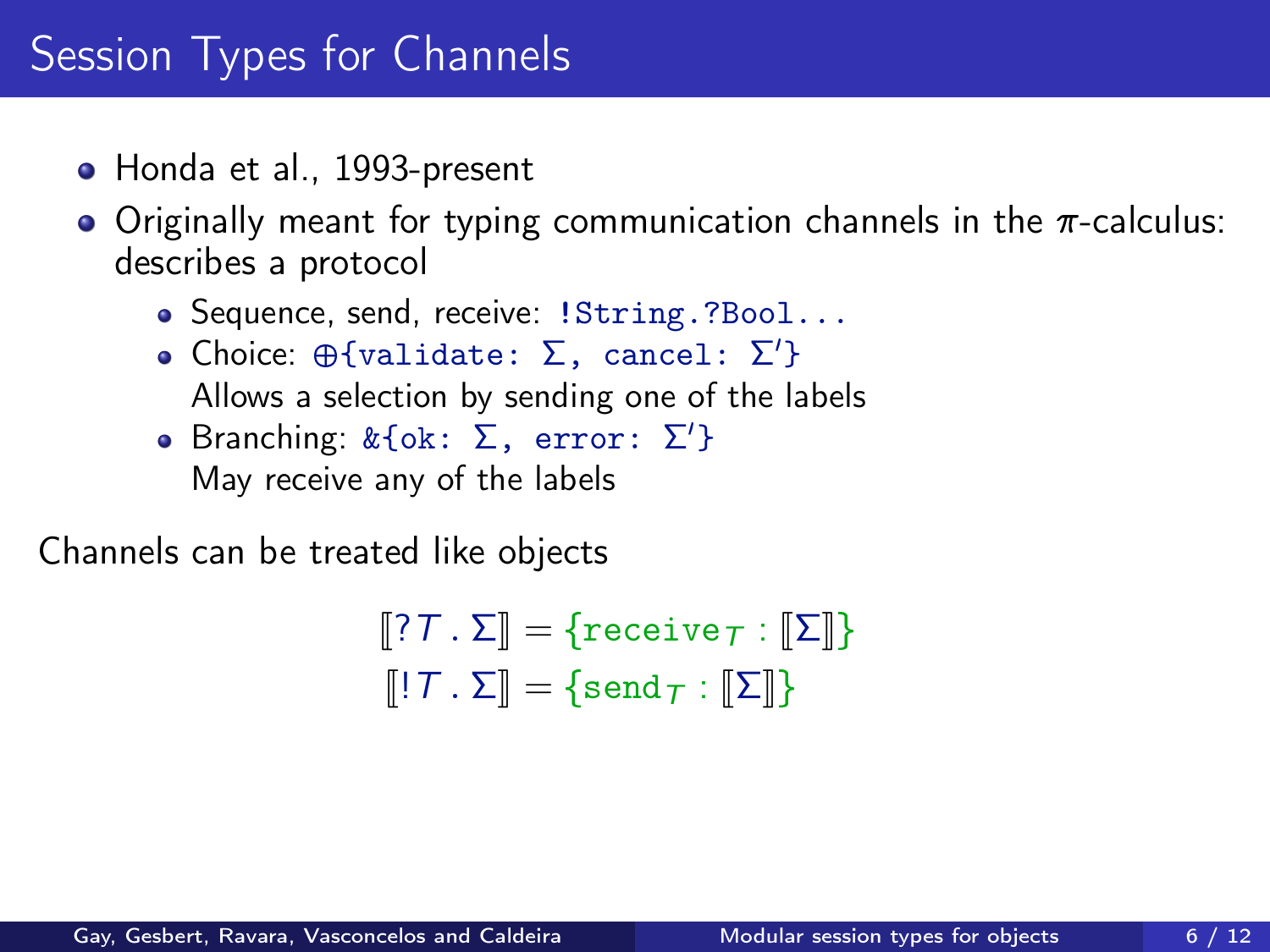- Honda et al., 1993-present
- Originally meant for typing communication channels in the  $\pi$ -calculus: describes a protocol
	- Sequence, send, receive: !String.?Bool...
	- Choice:  $\oplus$ {validate: Σ, cancel: Σ'} Allows a selection by sending one of the labels
	- Branching: & {ok: Σ, error: Σ'} May receive any of the labels

Channels can be treated like objects

$$
\begin{aligned}\n[\![?T \cdot \Sigma]\!] &= \{\text{receive}_T : [\![\Sigma]\!]\} \\
[\![!T \cdot \Sigma]\!] &= \{\text{send}_T : [\![\Sigma]\!]\} \\
[\![\&\{I : \Sigma_I\}_{I \in E}\!] &= \{\text{receive}_E : \langle I : [\![\Sigma_I]\!]\rangle_{I \in E}\}\n\end{aligned}
$$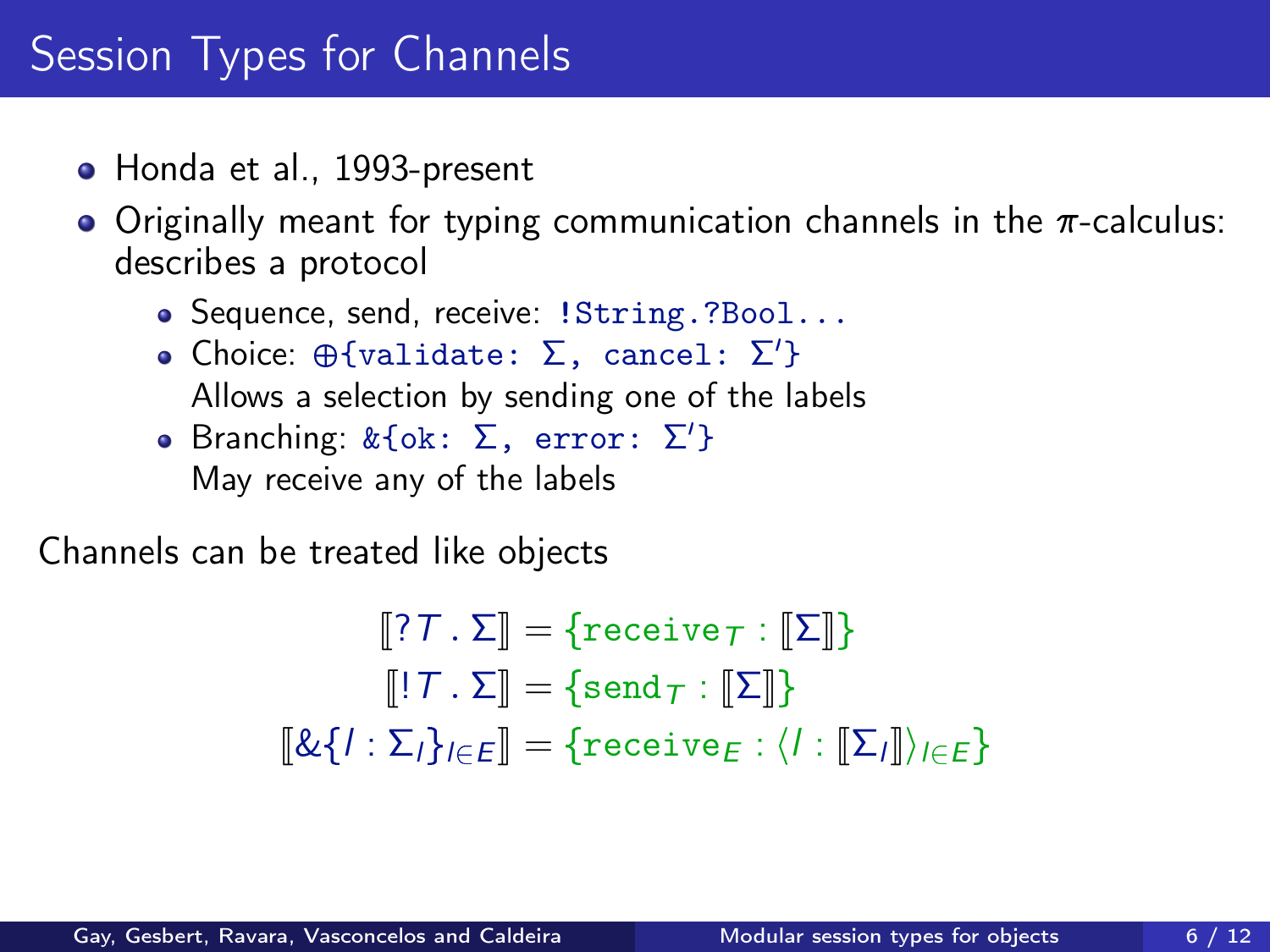- Honda et al., 1993-present
- Originally meant for typing communication channels in the  $\pi$ -calculus: describes a protocol
	- Sequence, send, receive: !String.?Bool...
	- Choice:  $\oplus$ {validate: Σ, cancel: Σ'} Allows a selection by sending one of the labels
	- Branching: & {ok: Σ, error: Σ'} May receive any of the labels

Channels can be treated like objects

$$
\begin{aligned}\n[\![?T \cdot \Sigma]\!] &= \{\texttt{receive}_T : [\![\Sigma]\!]\} \\
[\![!T \cdot \Sigma]\!] &= \{\texttt{send}_T : [\![\Sigma]\!]\} \\
[\![\&\{I : \Sigma_I\}_{I \in E}\!] &= \{\texttt{receive}_E : \langle I : [\![\Sigma_I]\!]\rangle_{I \in E}\} \\
[\![\oplus\{I : \Sigma_I\}_{I \in E}\!] &= \{\texttt{send}_I : [\![\Sigma_I]\!]\}_{I \in E}\n\end{aligned}
$$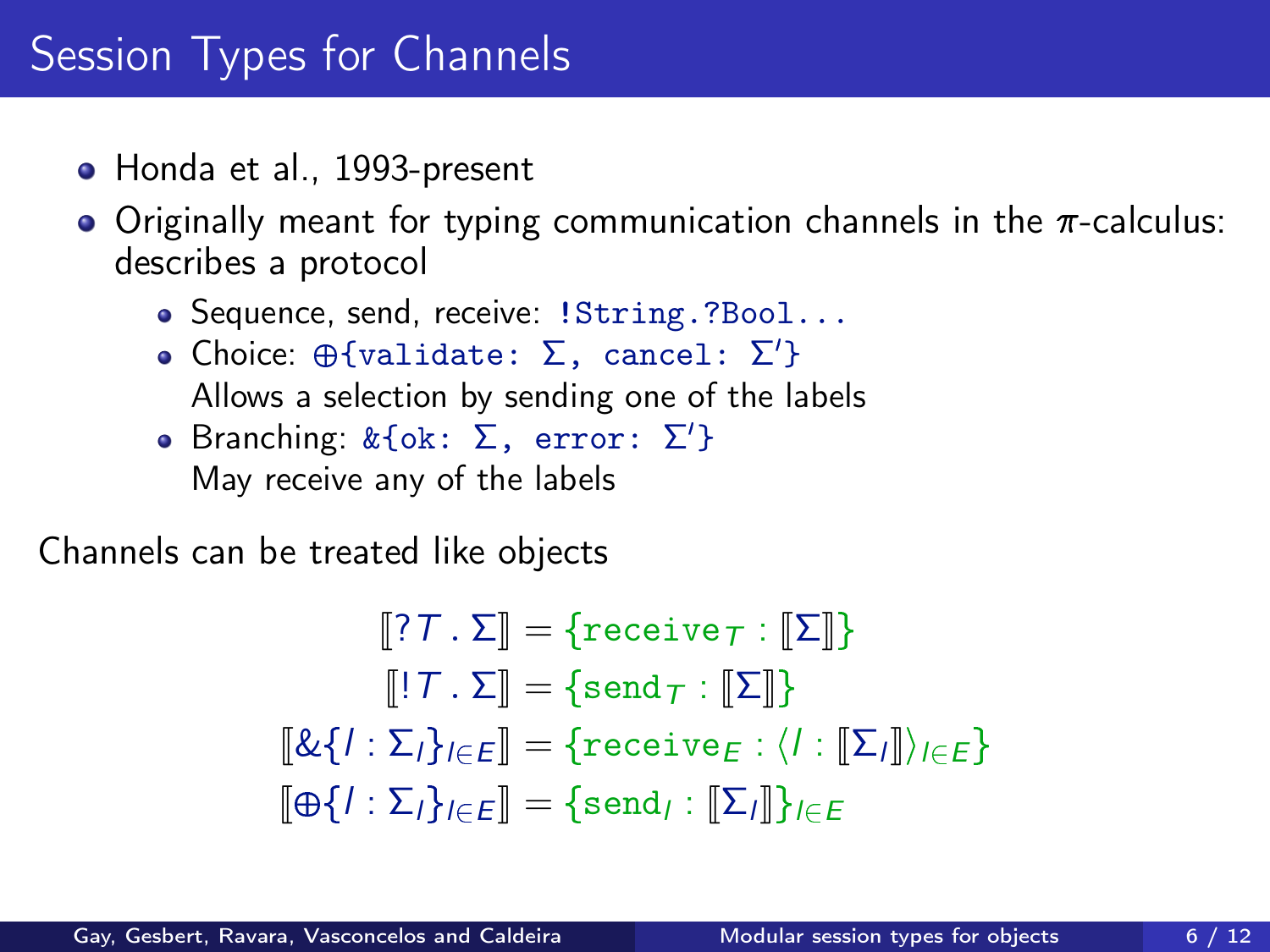```
Type POP3 = !String.!String.&{OK: Trans, ERR: POP3}
where Trans =\oplusSTAT: ?int.Trans,
    DELE: ! int. Trans,
    QUIT: End,
    RETR: !int. & {OK: ? String. Trans, ERR: Trans}
  }
```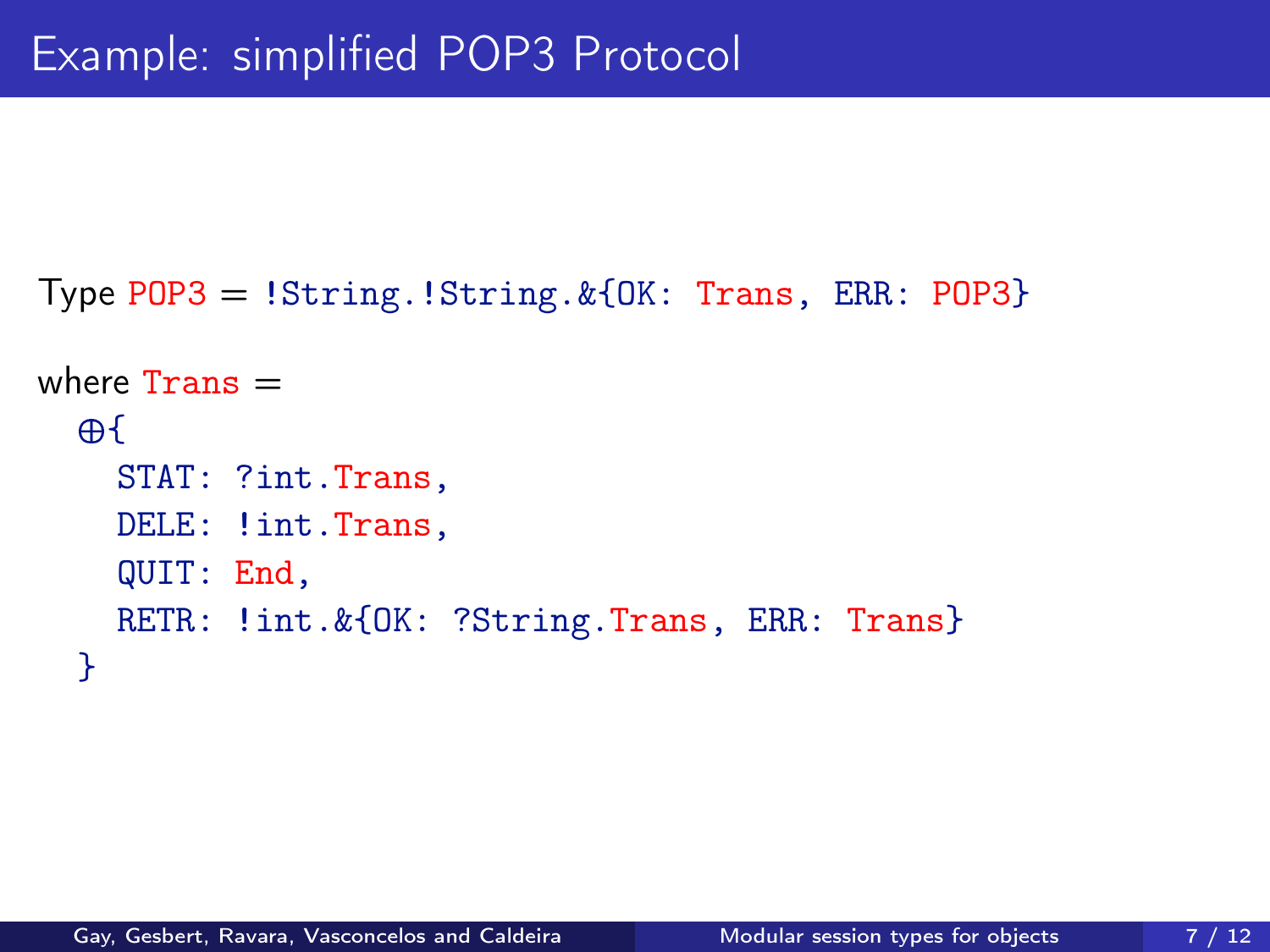# A POP3 Client Class (implements MailReader)

```
class POP3Client implements MailReader {
 Chan[POP3] c; Null n, m; // fields
 ErrorStatus login (String user, String pass) {
   c.send (user); c.send (pass);
   switch (c.receive()) {
     case OK: c.send (STAT); n = c.receive(); return OK;case ERR: return ERR;
 }}
 ErrorStatus fetchAndDelete (int index) {
   c.send (RETR); c.send (index);
   switch (c.receive()) {
     case OK: m = c.receive(); c.send (DELE); return OK;
     case ERR: return ERR;
 }}
 int getNumberOfMessages() {return n; }
 String getMessageContent() {return m; }
 void logout() {c.send (QUIT);}
}
```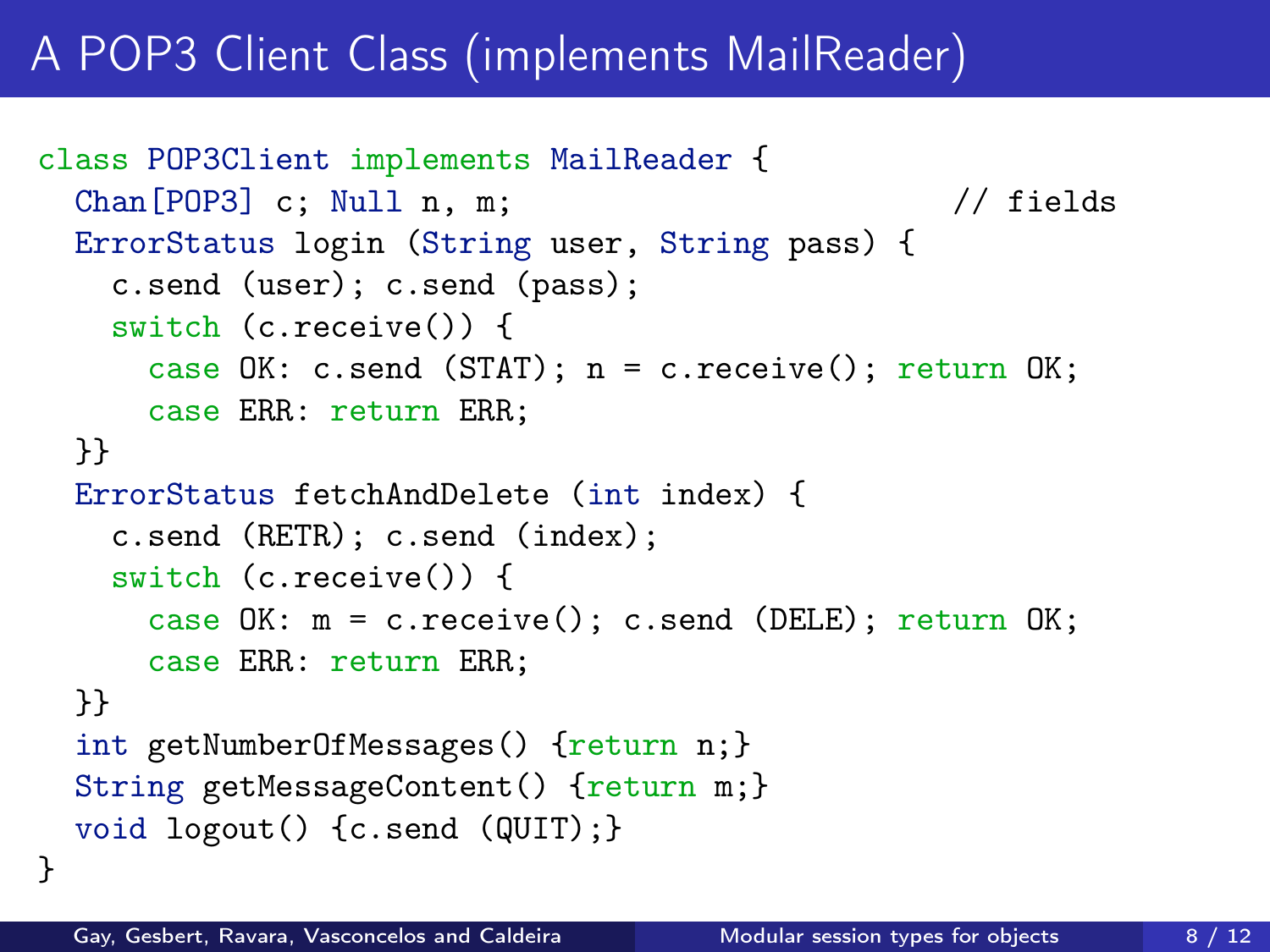#### Relation between internal and external states

 ${Chan[POP3]}$  c; Null n; Null m}  $\vdash$  POP3Client : Init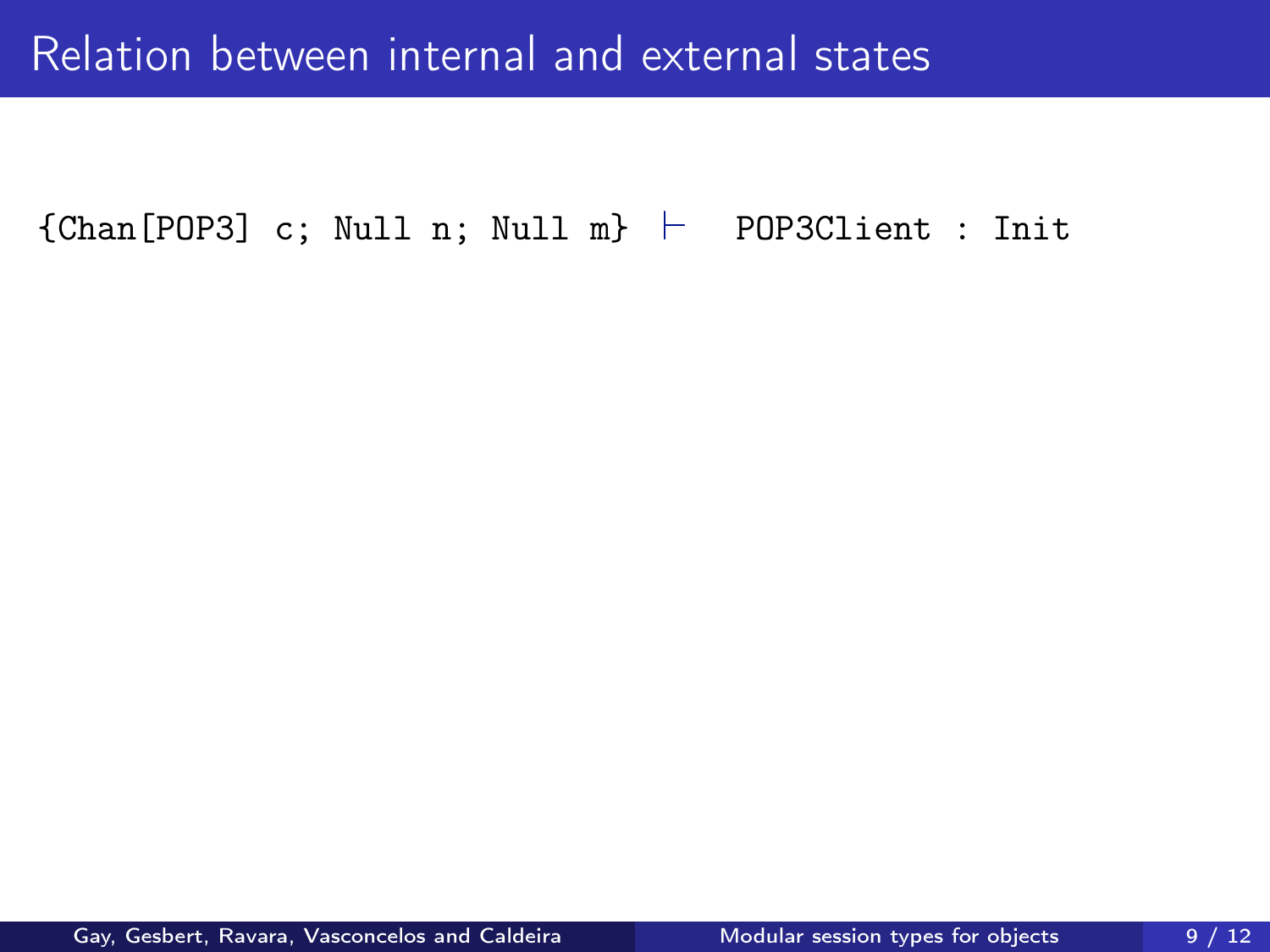${Chan[POP3]}$  c; Null n; Null m}  $\vdash$  POP3Client : Init

```
<OK: {Chan[Trans] c; int n; Null m},
 ERR: {Chan[POP3] c; Null n; Null m}>
\vdashPOP3Client : < OK: NoMsg, ERR: Init>
```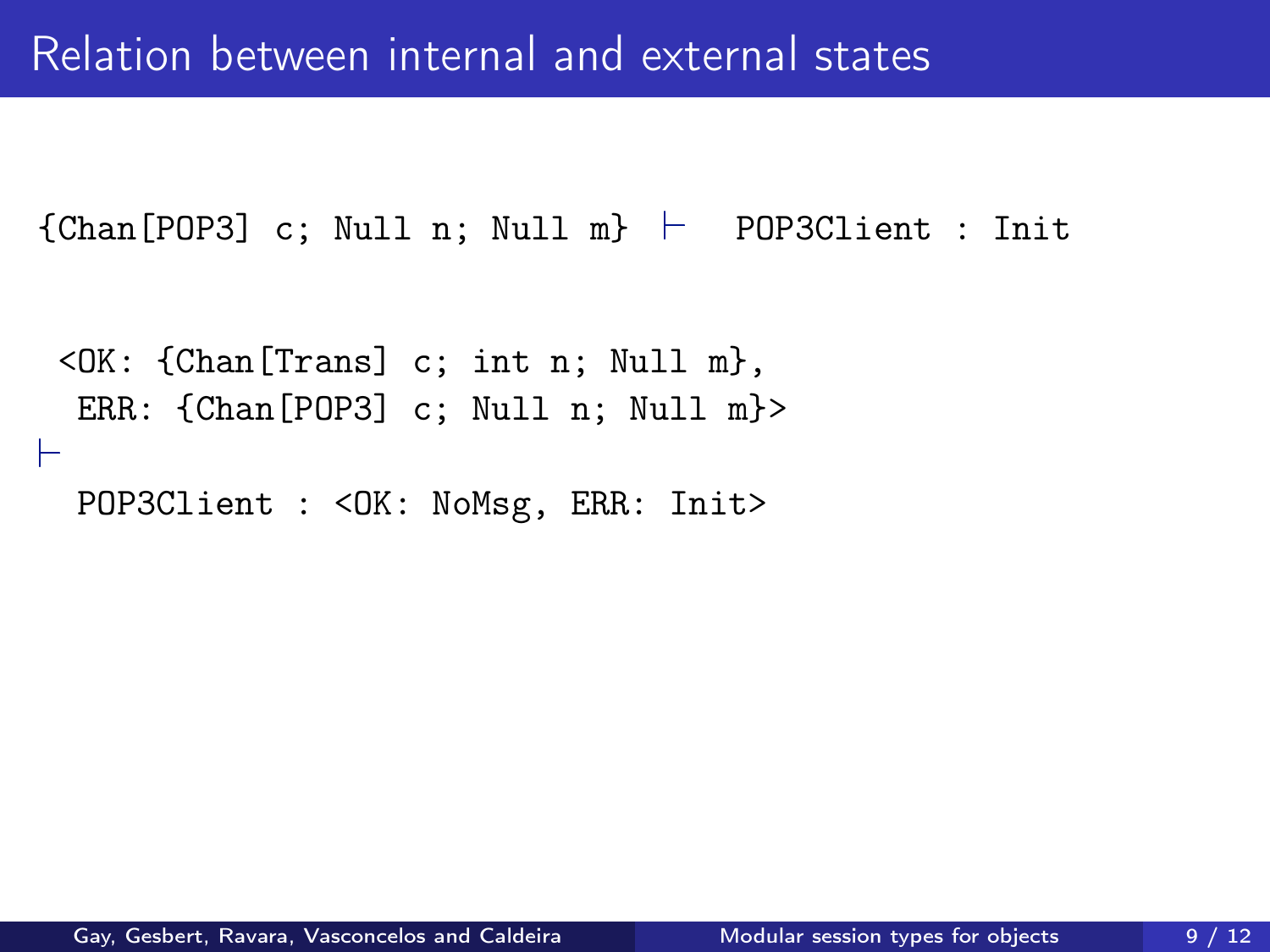${Chan[POP3]}$  c; Null n; Null m}  $\vdash$  POP3Client : Init

```
<OK: {Chan[Trans] c; int n; Null m},
 ERR: {Chan[POP3] c; Null n; Null m}>
\vdashPOP3Client : < OK: NoMsg, ERR: Init>
```
 ${Chan[Trans] c; int n; Null m} \vdash P0P3Client : NoMsg$ 

```
etc.
```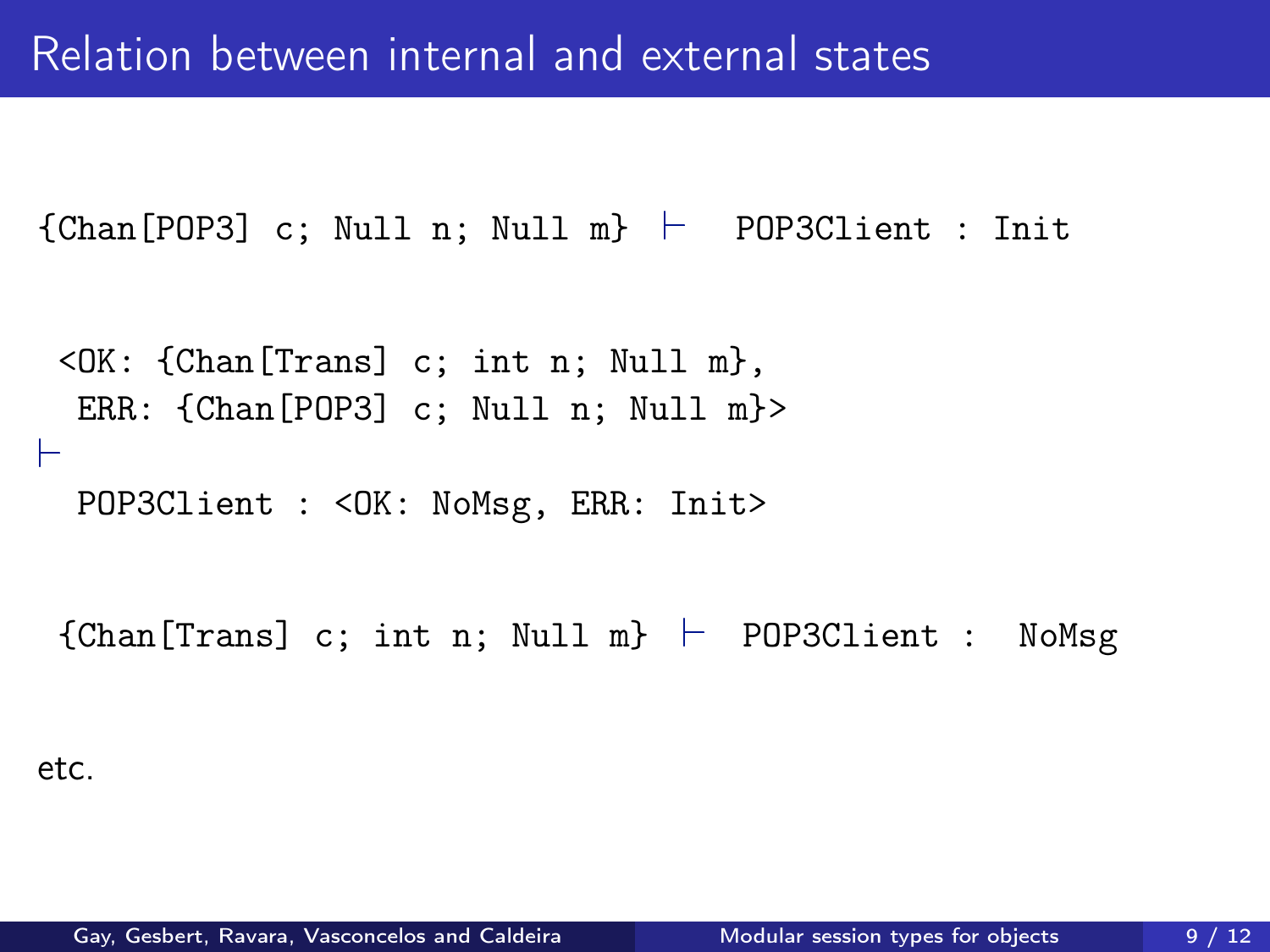An object with more methods can be safely used in place of an object with less methods

e.g. add fetch(); add getNumberOfMessages() at the end

An object with less internal choice (more deterministic) can be safely used in place of an object with more internal choice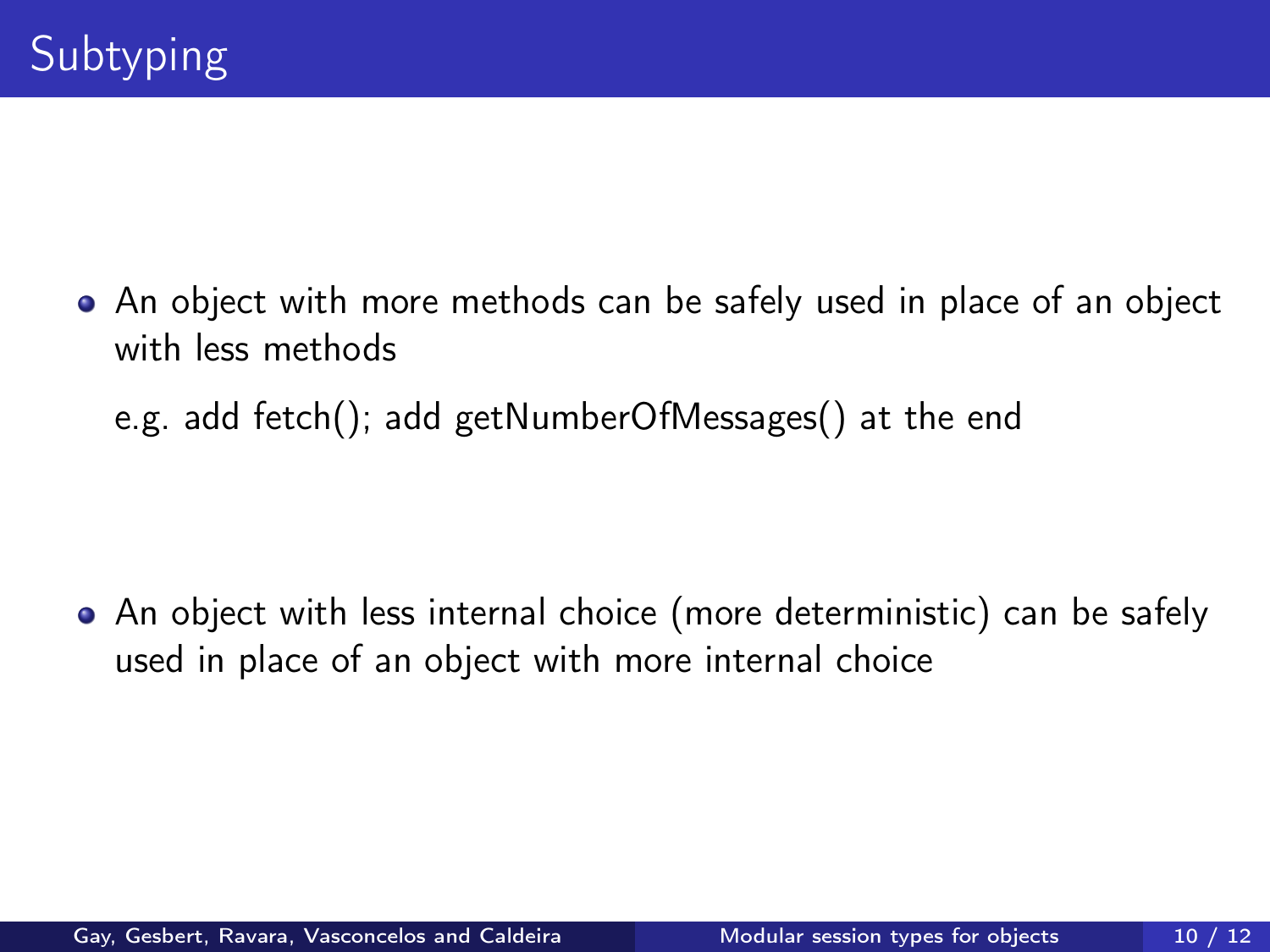A type-checker has been implemented on top of Java, using Polyglot: Bica

Implements several extensions wrt the formal system:

- Shared objects along with linear ones
- While loops
- **o** Inheritance

Standard Java semantics. Uses Java annotations for session types.

```
http://gloss.di.fc.ul.pt/bica/
```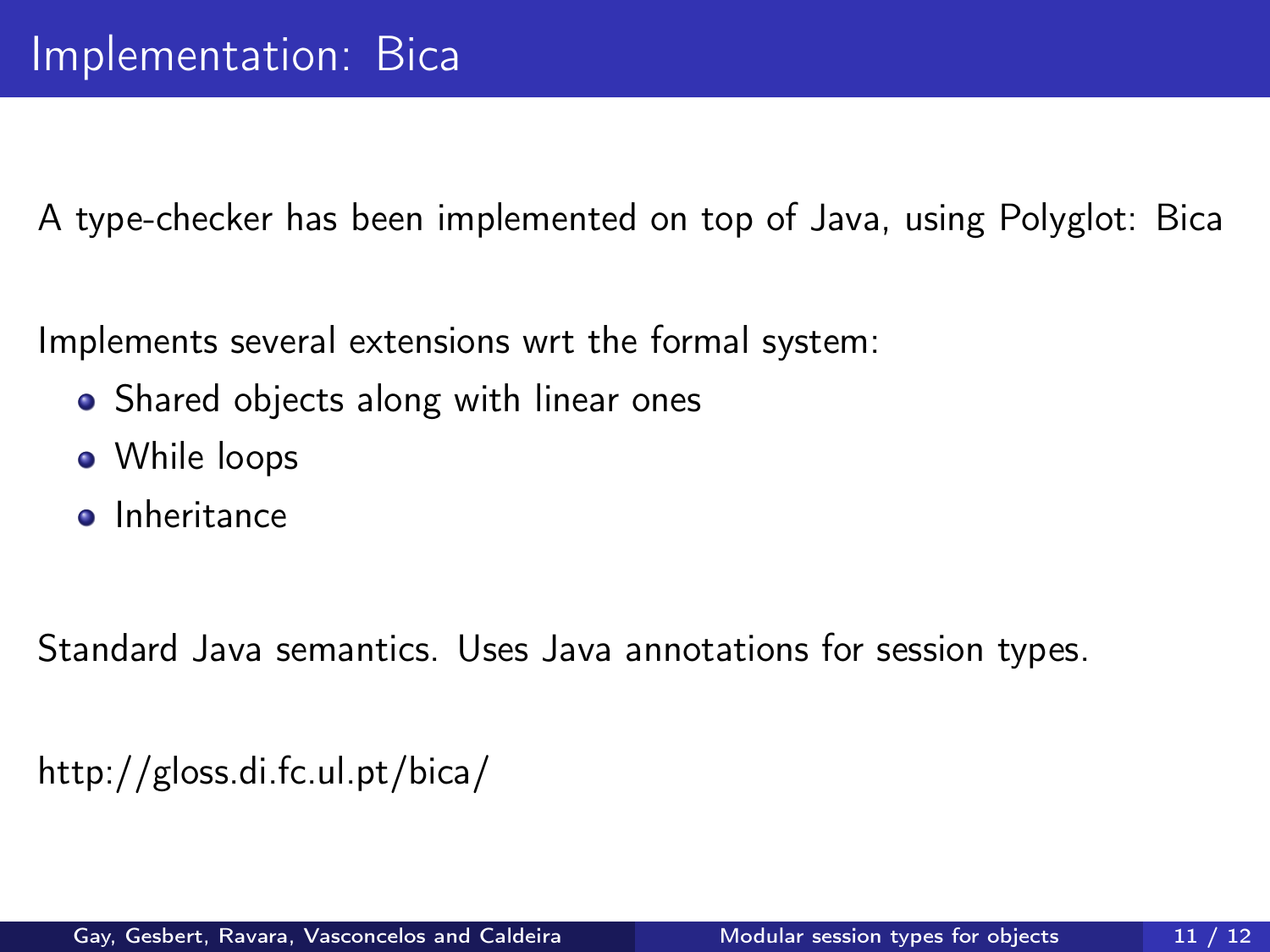Results:

- Type safety:
	- Conformance: sequence of method calls on an object always follows its declared session
	- Communication safety in a distributed setting
- Typechecking algorithm and prototype implementation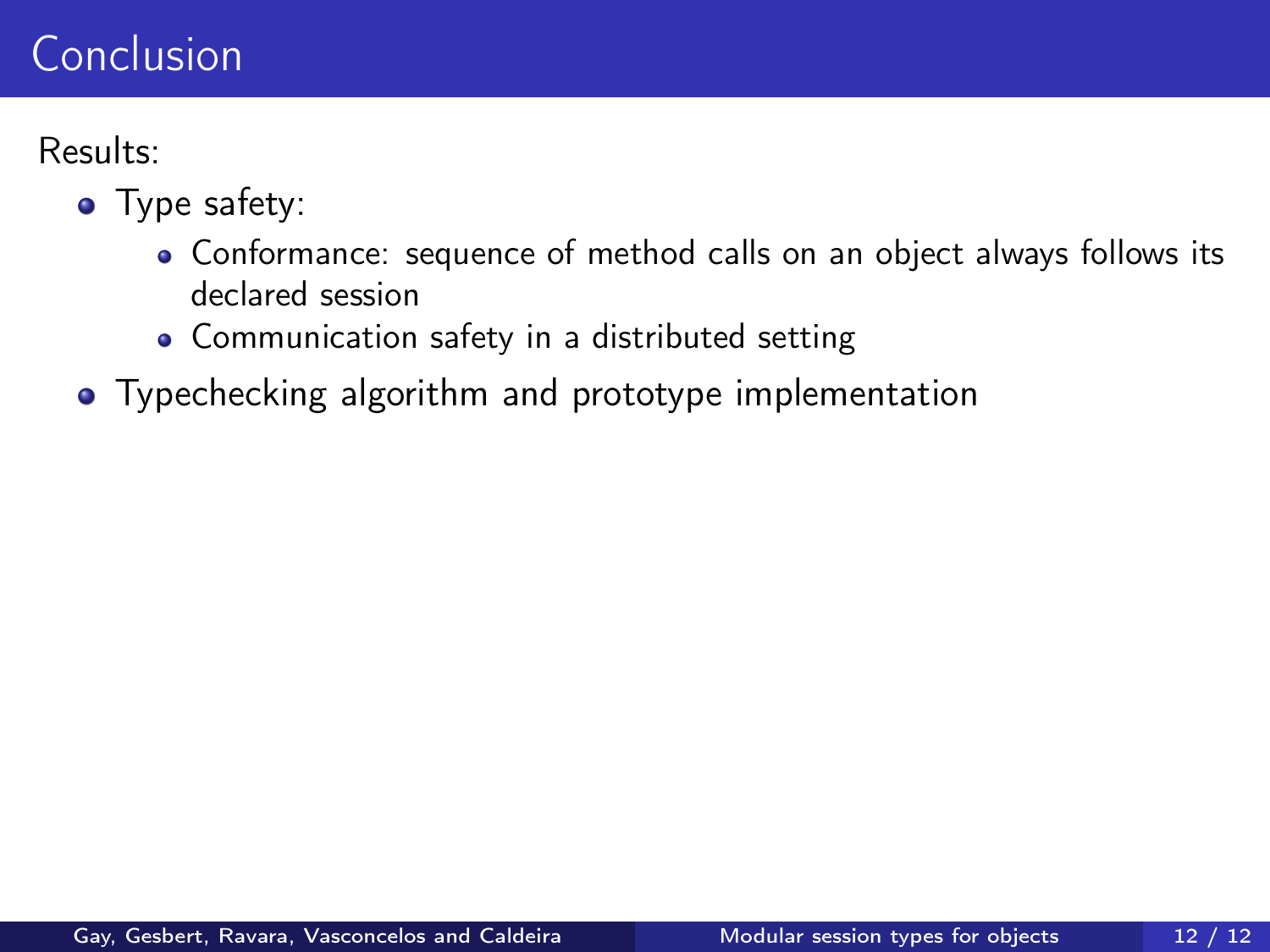Results:

- Type safety:
	- Conformance: sequence of method calls on an object always follows its declared session
	- Communication safety in a distributed setting
- Typechecking algorithm and prototype implementation

Related to (mainly):

- Session types for OO languages: Dezani-Ciancaglini et al.
- **•** Typestates for objects: Bierhoff and Aldrich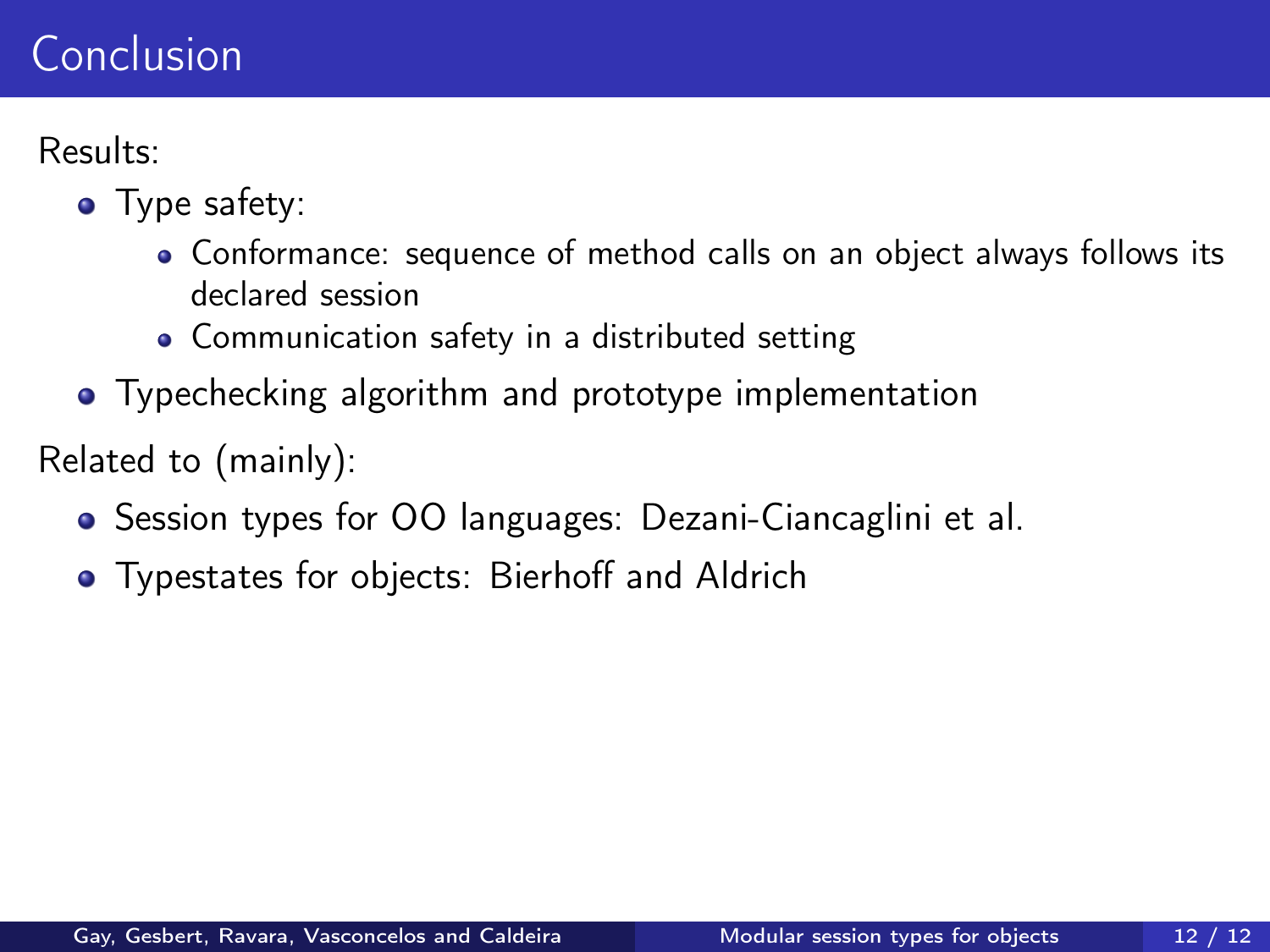Results:

- Type safety:
	- Conformance: sequence of method calls on an object always follows its declared session
	- Communication safety in a distributed setting
- Typechecking algorithm and prototype implementation

Related to (mainly):

- Session types for OO languages: Dezani-Ciancaglini et al.
- **•** Typestates for objects: Bierhoff and Aldrich

Missing: Aliasing control

- Can we use existing work?
- How does it relate with subtyping?